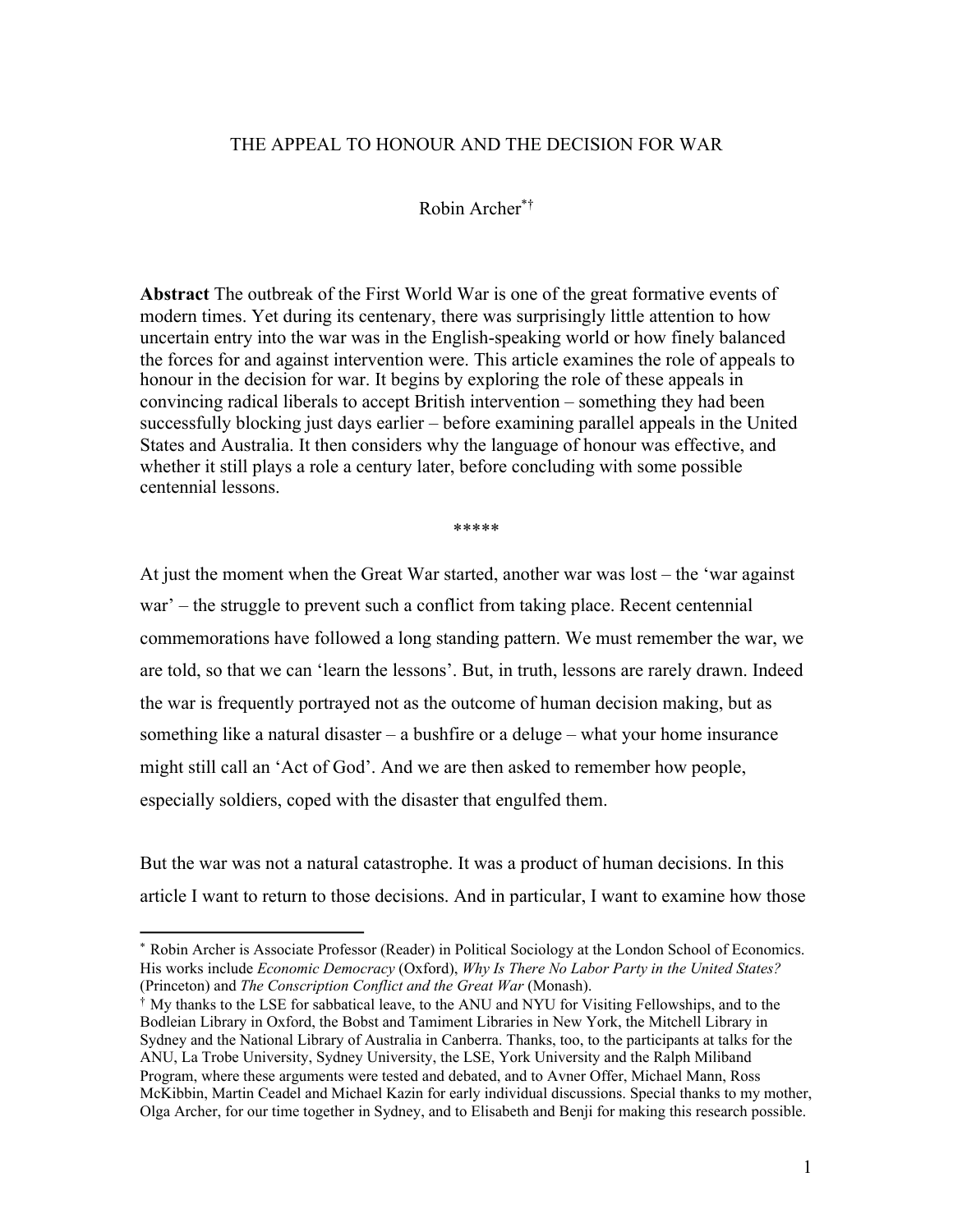who supported entry into the war managed to prevail over their opponents, even in Britain and elsewhere in the English-speaking world where opposition was strongest.

My starting point is the observation that, on the eve of the First World War, the speeches and writing of key decision makers are replete with the language of honour. A number of social scientists and historians have drawn attention to this and seen it as central to understanding the decision for war. Avner Offer (1995), in particular, has developed a rich and stimulating analysis, which builds on the earlier work of Joll (1968) and has been extended and generalized by Mann (2012).

Offer (1995, 217-28) shows how a European honour code helps to explain decisions taken in Germany, Austria-Hungary and even France, especially in the context of the high politics of Courts, Cabinets, Chancelleries, and High Commands. Given the enduring influence of feudal and military values on political institutions and culture in much of continental Europe and especially in Wilhelmian Germany and the Habsburg Empire, where a strong element of personal rule remained, this essentially Weberian account has an obvious plausibility. But what about the historically liberal English-speaking countries? Does honour help to explain the decision for war there? That is the question I want to address. <sup>1</sup> After setting out the main characteristics of the honour code, I will begin by looking at the critical case of Britain, before turning to other parts of the English-speaking world.

Three main characteristics of the European honour code can be distilled from previous work (Offer, 1995, 215-17). First, questions of honour arise when an individual (or by analogy, a state) is threatened with a loss of social reputation and hence of status and respect (the reputation requirement). The honour code presumes a dread of the ensuing shame. Second, in the face of such a threat, an individual (or state) must demonstrate a willingness to engage in physical confrontation that risks major personal loss up to and including death (the physical confrontation requirement). The paradigm expression of this is the willingness to engage in a duel. Third, in so acting, the individual (or state) must eschew calculations of costs and benefits or the balance of reasons (the non-calculating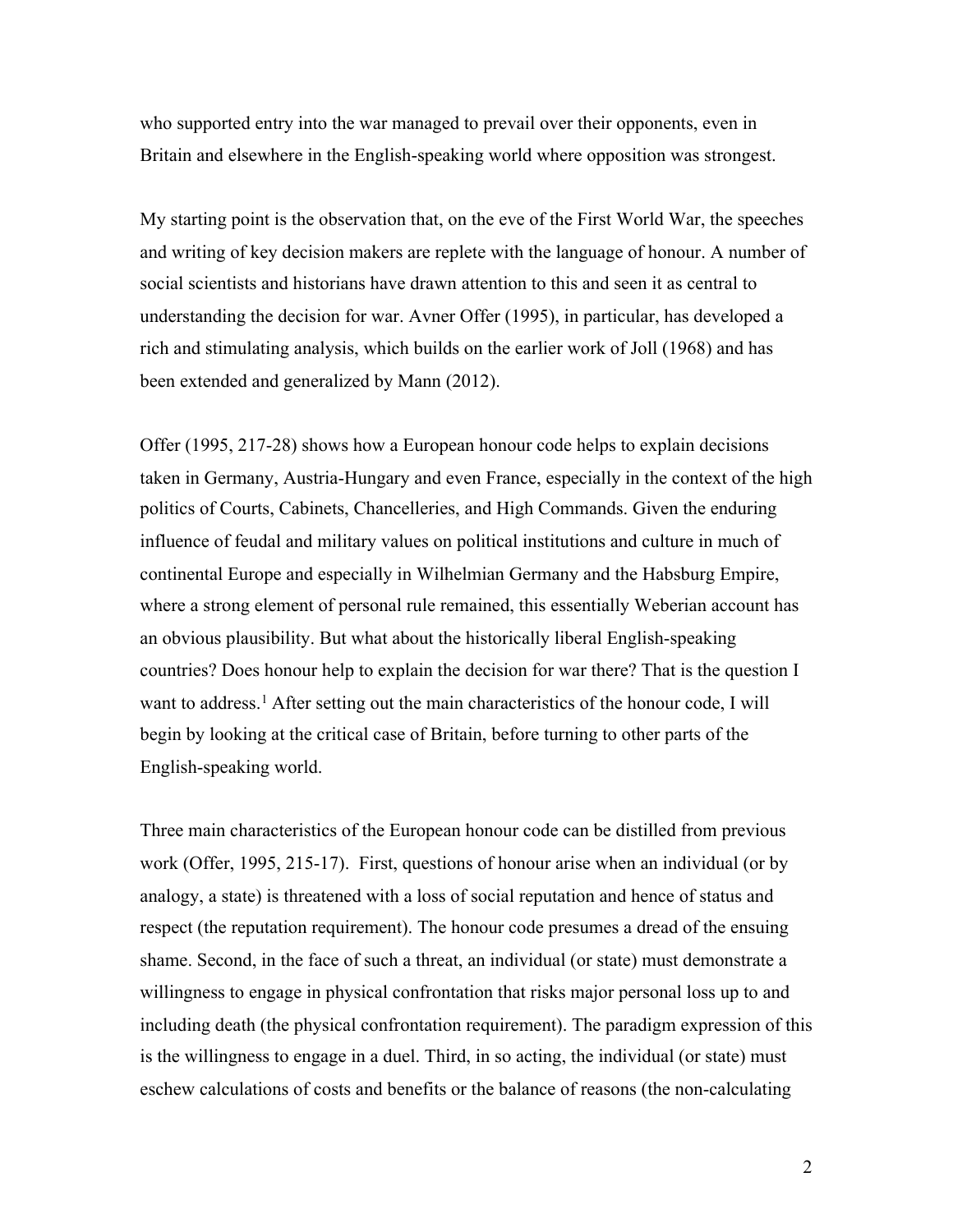requirement). Honourable behaviour is thus averse and sharply juxtaposed to prudential behaviour. It is emotionally-driven. Indeed, in some versions, the honour code tends to eschew thought, and to value instead spontaneous and even reckless actions. Taking these points together, the essence of the honour code lies in the willingness to engage in uncalculating confrontation in order to avert a loss of reputation.

It is worth noting a number of related points about this characterization of honour. First, honour is a highly gendered concept. The code applies principally to men. While women can damage their honour – typically by failing to comply with dominant sexual mores – they are not themselves entitled to uphold it against threats, and must rely on men to do so (Frevert, 2011). Second, the honour code has aristocratic origins. Questions of honour paradigmatically involve the reputation of high status individuals. But by the early twentieth century, in some societies more than others, egalitarian pressures had given it wider traction. And third, and most important for the present argument, an analogous honour was thought to inhere in nations or states (Frevert, 2011). Here too it is paradigmatically a privilege of high status states. Hence its particular importance for actual or aspiring 'Great Powers'.

# British Honour

With its ruling Liberal party and its strong tradition of anti-militarism, Britain was the most equivocal of the European great powers and the slowest to commit to entering the war. Liberal Prime Minister Asquith and Foreign Secretary Grey desisted from forcing a showdown and pushing the Cabinet to make a clear commitment until the eleventh hour. Asquith feared that his Cabinet could split over the issue.<sup>2</sup> More than half of the Cabinet appeared sympathetic to the radical liberal demand that Britain remain neutral and on  $1<sup>st</sup>$ August the Cabinet actually decided that it would not send an expeditionary force to France, while otherwise continuing to decide not to decide (Morris, 1972, 394, 399, Wilson, 1975, 150, Clark, 2012, 542). In parliament, it seemed that a majority of Liberal MPs along with some conservatives did not favour intervention (Morris, 1972, 397 n3,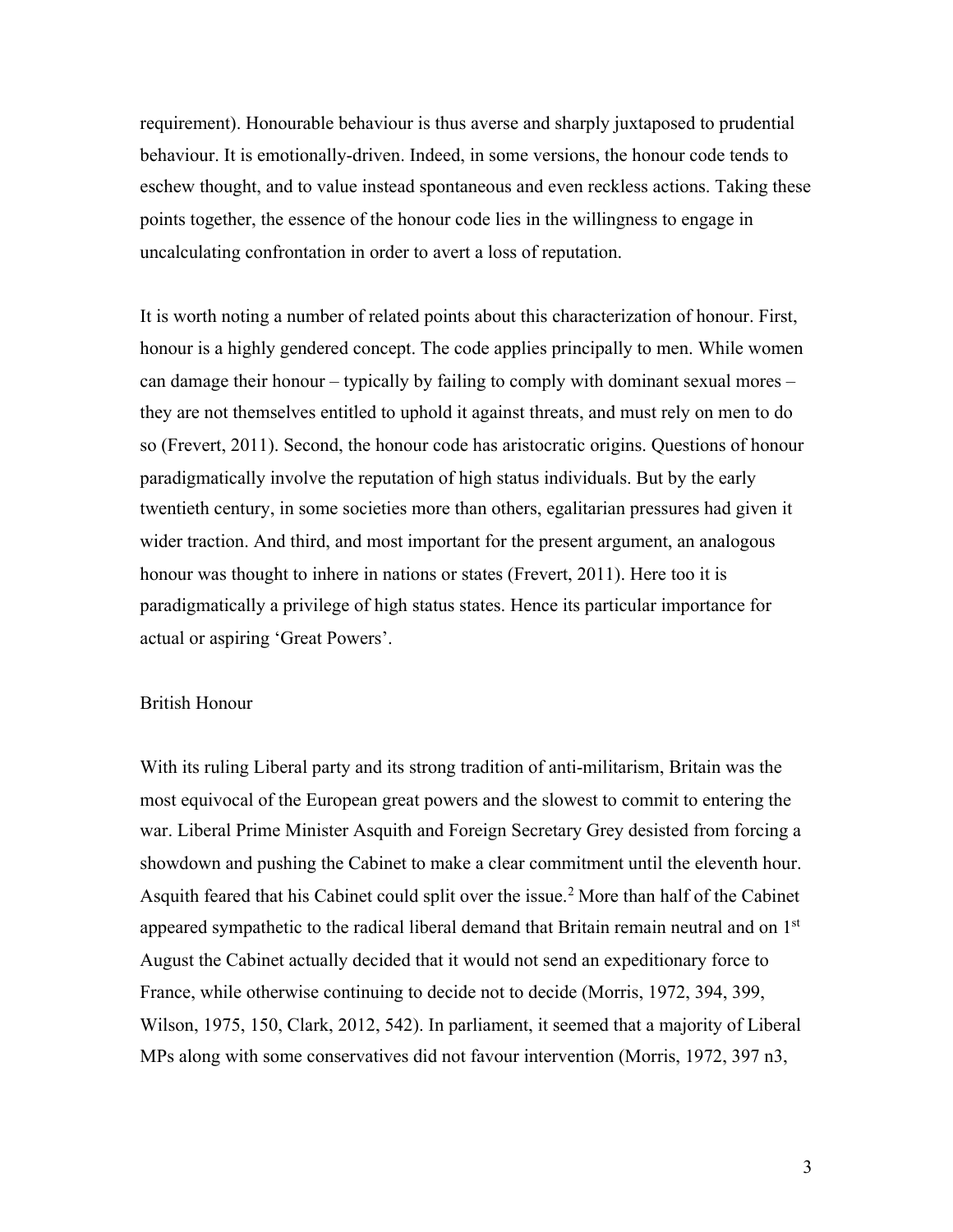403-4, Wilson, 1975, 149). And as late as  $2<sup>nd</sup>$  August, Asquith feared that three quarters of Liberal Party members were opposed to war (Strachan, 2004, 119).

Only on 2<sup>nd</sup> August did the Cabinet decide that a violation of Belgian neutrality would compel Britain to intervene (Morris, 1972, 399-401, Wilson, 1975, 150 & passim), though the Cabinet had decided just a few days earlier (on  $29<sup>th</sup>$  July) to reject the argument that they were bound by a treaty obligation to do this (Wilson, 1995, 188-89). The next day, when Grey rose to speak in parliament, the language of honour loomed large. This was the key speech setting out the government's decision for war. Grey built his argument around three considerations: "British interests, British honour and British obligations".3 Grey's argument is interlaced with observations about interests: strategic, imperial, trade and other economic interests are all mentioned. But it is questions of honour and obligation that provide the red thread that runs throughout the speech. These questions of honour and obligation are not treated separately. Indeed the terms are sometimes used interchangeably, as 'obligations' in one sentence become 'obligations of honour' in the next. $4$ 

At the beginning of his speech (addressing himself principally to Radical claims that his secret diplomacy had already committed Britain) Grey is at pains to establish that there are *no* such obligations, only to go on to argue that, in at least two respects, there *are*. With respect to France, he suggests somewhat coyly that "every man look into his own heart … to construe the extent of the obligation," before informing the House that the government had already, just the previous day, bound itself to offer naval support to France should the German navy threaten her. With respect to Belgium, he ends by asserting without equivocation that "it is quite clear that there is an obligation on this country" and that it is one of honour, even though he seeks to bolster his case with a quote from Gladstone that suggests that treaty obligations sometimes need to be weighed against other considerations.<sup>5</sup>

Grey draws these arguments together and concludes his speech by appealing to a classic statement of the honour code in order to reject a policy of neutrality. "If, in a crisis like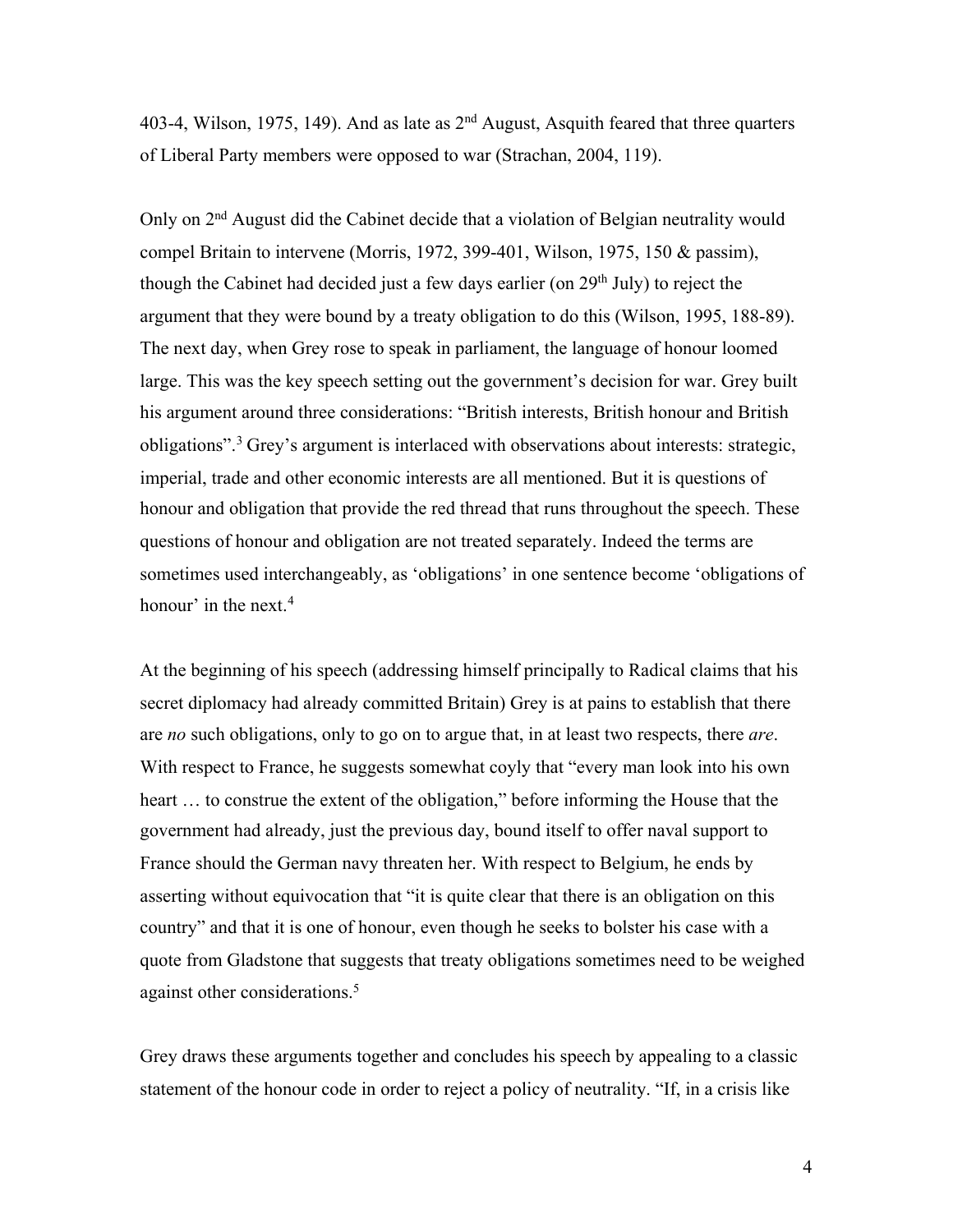this, we run away … I doubt whether, whatever material force we might have at the end, it would be of very much value in the face of the respect that we should have lost." Britain would, he said, lose "all respect" and sacrifice its "good name and reputation."<sup>6</sup> So if Britain ran away it would lose its reputation. And that reputation was more important than any consideration of material advantage. That, according to Grey, was the nub of the matter. His speech was met with sustained applause.

Prime Minister Asquith's speech in parliament three days later confirmed and reinforced the centrality of honour in the justification for war. "I can only say," he declared, "if we had dallied or temporised, we, as a Government, should have covered ourselves with dishonour."7 Like Grey, Asquith also spoke of material interests, but insisted that quite apart from these, the situation raised questions of honour from which they could not shrink. Obligations, honour, infamy, provocation, disgrace, the good name of the country, and respect: these were the terms in which Asquith made his case. "What are we fighting for?" he asked. The answer was first and foremost, "to fulfil … an obligation not only of law but of honour, which no self-respecting man could possibly have repudiated".<sup>8</sup> The *Times* agreed that this was the central thrust of "the PM's eloquent speech." Its report was headlined "The Honour of the People."9

Similar language was used by the Government's traditional opponents in parliament and the press. The Conservative leader, Andrew Bonar Law, had sent a letter to the cabinet on the day of its critical 2nd August meeting claiming that "it would be fatal to the honour and security of the United Kingdom to hesitate in supporting France and Russia" (Morris, 1972, 397, Wilson, 1975, 148, 151). He reiterated this in parliament.<sup>10</sup> And after Britain had formally declared war, the *Times* leader echoed the government's position.<sup>11</sup>

Even the arguments of the enduring opponents of intervention confirmed the centrality of honour to the decision for war. The response of the Chairman of the Parliamentary Labour Party, Ramsay MacDonald, to Grey's 3 August speech is an early and typical example. "If the nation's honour were in danger we would be with him," insisted MacDonald. But, he continued, "there has been no crime committed by statesmen of this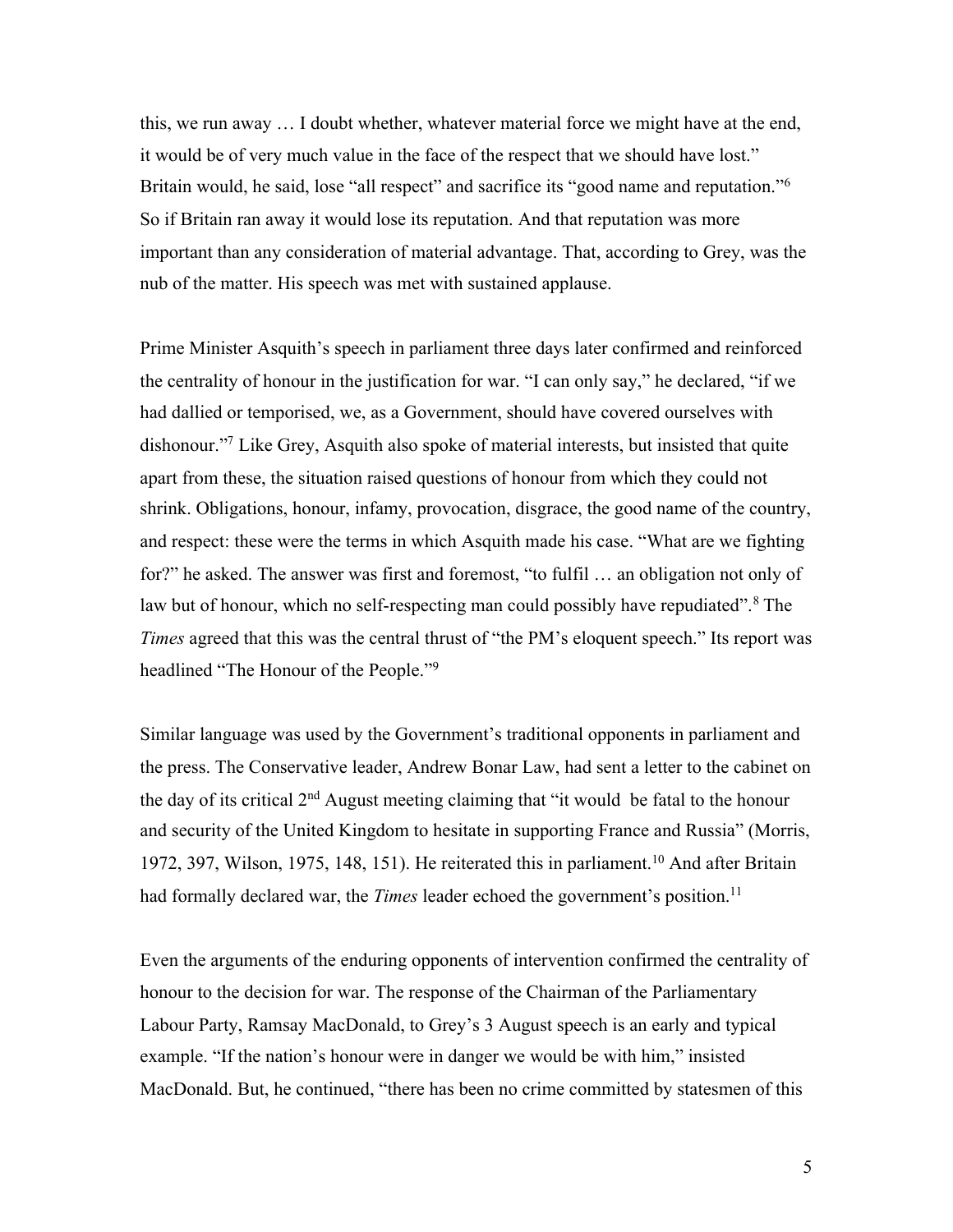character without those statesmen appealing to the nation's honour. We fought the Crimean war because of our honour. We rushed to South Africa because of our honour. The right hon. Gentleman is appealing to us today because of our honour … whatever attacks may be made upon us … we will say that this country ought to have remained neutral ... and that that alone was consistent with the honour of the country."<sup>12</sup> The veteran Labour MP and party founder, Keir Hardie, made a similar point. Honour "is always the excuse," he said. "We shall look back in wonder  $\ldots$  at the flimsy reasoning."<sup>13</sup>

This surge in talk of honour, like the importance attached to Belgian neutrality, emerged quite late in the decision-making process, and only following the Cabinet's initial rejection of Grey's moves towards intervention at its meetings on 29 and 31 July and 1 August. Top officials at the Foreign Office began to press the argument from honour on Grey.<sup>14</sup> And he in turn opted to press it on his Cabinet colleagues on 2 August, and then again in his speech to Parliament on 3 August (Wilson, 1995, 199). However, Grey's support for alliances with Russia and France went back many years (Searle, 2004, 521  $\&$ 486). And it seems likely that he had made a personal decision for war about a week earlier, based on a mix of imperial, strategic and economic concerns.<sup>15</sup> The increased use of arguments from honour seems to have been adopted by Grey as a way – alongside threats of resignation and appeals to party loyalty – of trying to outmaneuver a recalcitrant cabinet majority that had been blocking his earlier efforts.<sup>16</sup>

# Radicalism and Honour

Grey's appeal to honour was primarily directed neither at the enduring feudal inflections of the Tory mind nor at the liberal imperialists of his own ilk, but at the radicals and advanced liberals in and around his party who had long been the chief obstacle to his foreign policy and were now the chief obstacle to his proposed intervention (Strachan, 2004, 120-21). And the striking thing is that it worked.

Radicals and liberals were partial to a crusade, and couching their argument in the language of honour, Grey and his supporters consciously appealed to this. The Belgian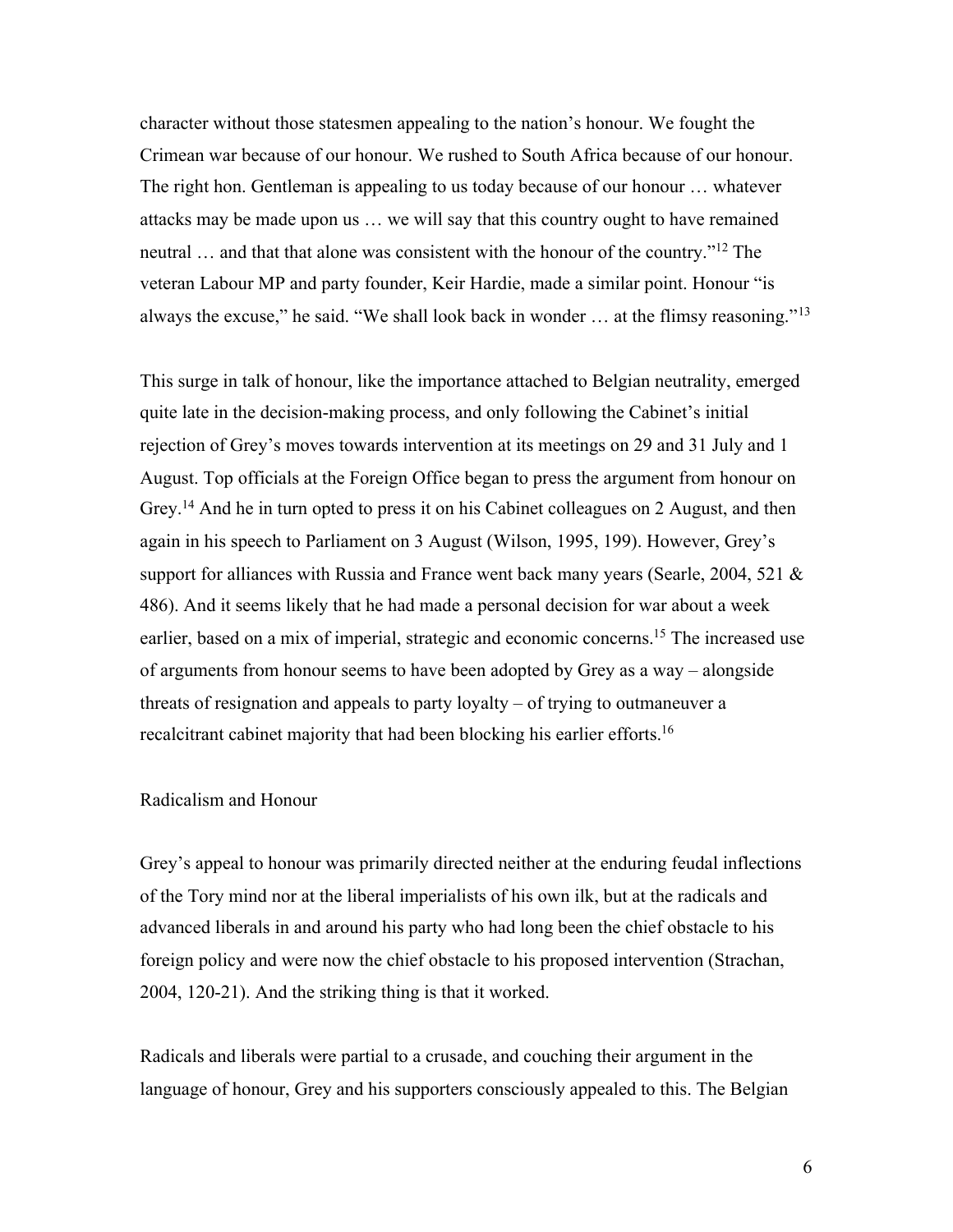issue, he noted on 31 July, might help to alter attitudes.<sup>17</sup> It was, Lloyd George later thought, "a heaven-sent excuse" (Morris, 1972, 391). Indeed, according to another member of the Cabinet, it provided a "highway to France" and the best grounds on which the decision to go to war "should be advertised" (Wilson, 1975, 156-58). One after another, erstwhile anti-militarists and advocates of neutrality set aside their opposition to participation in the war.

Not all erstwhile opponents embraced the argument from honour. Colonial Secretary Harcourt, the leading Cabinet opponent of Grey's foreign policy for the two years prior to the war, explicitly denied that he had accepted the case for war because of "any obligation … of national honour".18 But with remarkable frequency, liberals and radicals, labour politicians and trade unionists, feminists and even pacifists embraced the demands of honour and had a change of heart.

One formerly anti-war Liberal judged that Grey's speech in the Commons had convinced all but a handful of MPs "that we were compelled to participate" (Clark, 2011, 545). In the Cabinet, Lloyd George was the potential opponent whom Asquith and Grey feared most, and he waited until the last minute to declare his hand. But by September he could be found declaring that fate had reminded Britons of "the great peaks of honour we had forgotten". His speech was entitled 'Honour and Dishonour'.19

The move to war caught many unions and trades councils by surprise. A number of them had passed resolutions or organized protests against British involvement. And the Parliamentary Committee of the TUC – in effect its executive – said nothing before or immediately after the outbreak of war. But in October, in response to an enquiry from Samuel Gompers of the American Federation of Labor, its secretary wrote that in his view Britain was "fighting to maintain its honour and its pledges to preserve the independence [of Belgium]." And shortly afterwards the position was formalized in a manifesto that declared that the Labour Party believed Britain "was bound in honour, as well as by treaty, to resist by arms the aggression of Germany" and that it had thus agreed to take an active part in recruiting.<sup>20</sup>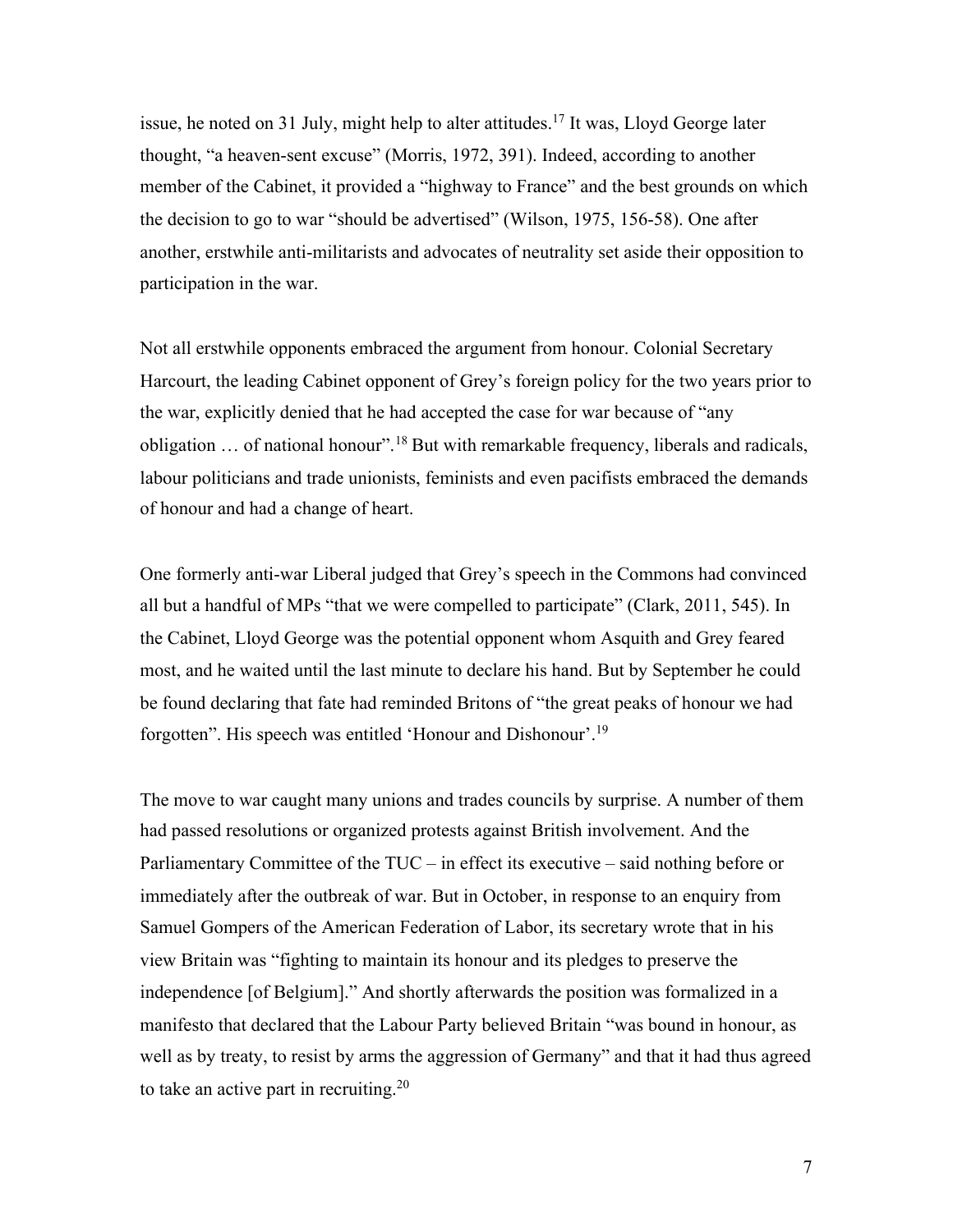In perhaps the most extraordinary *volte face*, the militant wing of the women's suffrage movement, the Women's Social and Political Union, rallied to the Government. Emmeline Pankhurst began to address rallies calling on every man "to go to battle like the knight of old … with absolute honour to his nation." And women were encouraged to hand out white feathers to those who did not enlist (Hochschild, 2011, 98-99, 105-8).

Anguished reassessment brought an end to many longstanding peace organizations and led to the formation of new bodies (Ceadel, 2000, 187ff). The Quaker president of the venerable Peace Society, J.A. Pease, was the only pacifist in the Cabinet. Yet he did not join the handful of ministers who resigned, arguing that to repudiate our undertaking to preserve Belgium's neutrality would be "dishonourable and discreditable" (Morris, 1972, 480 & 401). Likewise, on 4 August, the International Arbitration League decided it could no longer oppose British involvement in the war. Its president felt that "we could not have avoided it with honour" (Laity, 2001, 223-24).

Some liberal public intellectuals played a particularly important role both because of their intellectual authority in opinion-forming circles and because their arguments provided a template for others and underwrote frequently repeated claims. Gilbert Murray, the Regius Professor of Greek at Oxford University, is a prime example. Murray was a prominent public intellectual – so prominent indeed that he was the model for George Bernard Shaw's peace campaigner in *Major Barbara* (Holroyd, 1989, 106-14). He had long been active in radical liberal circles and peace campaigns, and had been actively campaigning for Britain to remain neutral on the very eve of the war.<sup>21</sup> Days before the outbreak of war he joined Graham Wallas, J.A. Hobson and other anti-war intellectuals to form a Neutrality Committee whose last ditch efforts to keep Britain out of the war appeared in the press on 3 August.<sup>22</sup> Yet he abandoned this position after watching Grey's speech in parliament (Bruneau, 2007, 207, Ceadel, 2000, 188 and Clark, 1978, 166) and soon adopted a very similar position. This conversion from radical to Asquithian liberal transformed Murray "into the leading Liberal apologist for British intervention in the First World War" (Ceadel, 2007, 219). Murray's new argument – for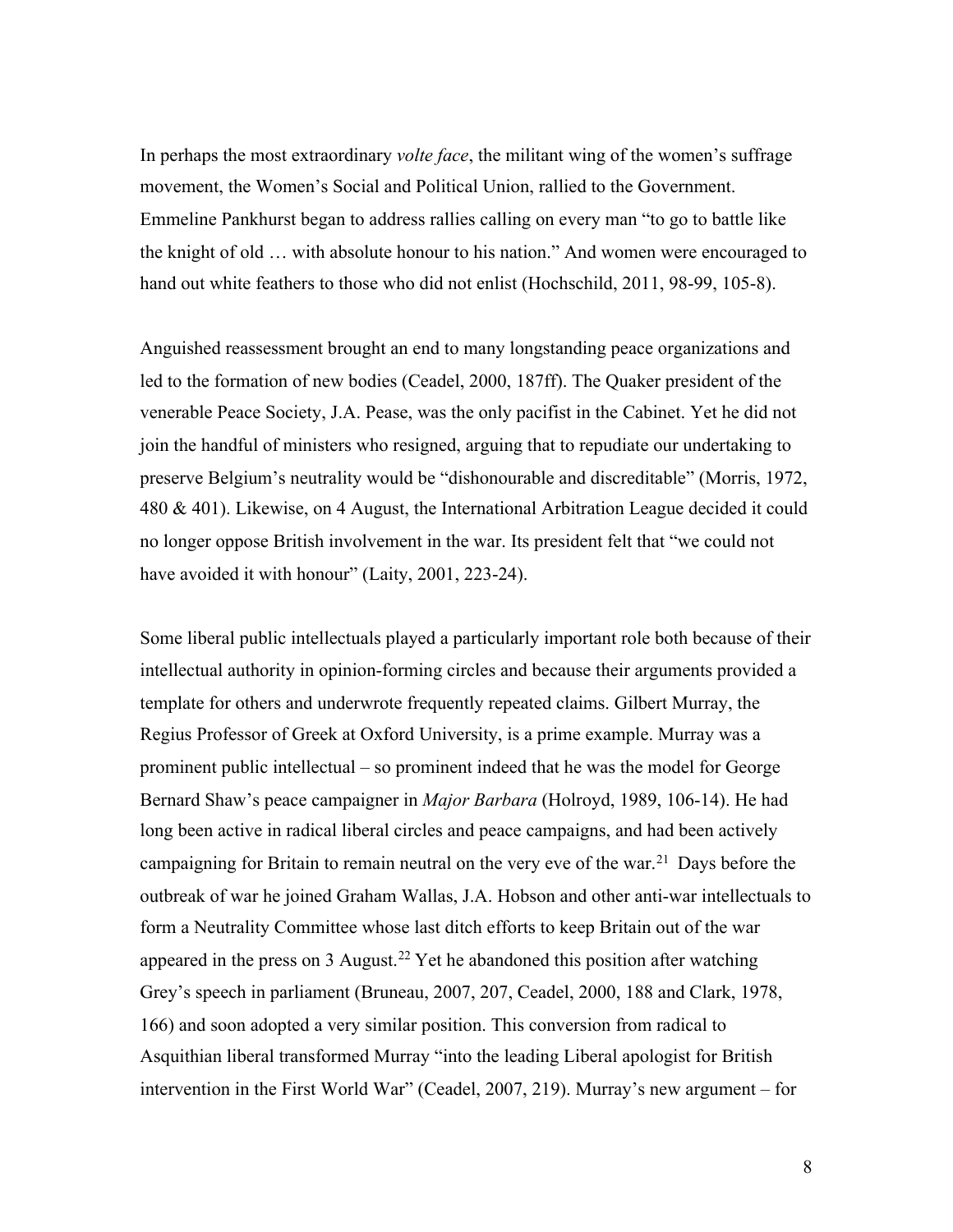the war – was set out most fully in a contribution entitled *How Can War Ever Be Right?* for the widely circulated Oxford Pamphlets series.

Murray began by reminding readers of his pacifist credentials, and his argument took pacifist objections seriously, although only to reject them (Murray, 1914, 3 and 1915, 9- 11). Like Grey, he put forward both honour-based and interest-based arguments. And like Grey, it was the former that lay at the heart of his argument. If anything, as behooves an intellectual, he was even more explicit about this. While the interest-based argument required a complicated and uncertain balancing of potential consequences, the honourbased argument was, he claimed, clear and decisive (Murray, 1914, 15 & 21).

Murray's argument from honour features all the characteristics of the European honour code. In discussing what gives rise to conflicts over honour, there is occasionally some confusion about the first characteristic of the code. On two occasions Murray (1914, 20  $\&$ 24) suggests that duty is the main motive.<sup>23</sup> But the examples – both individual and national – that he uses to illustrate his argument make it clear that, as in the European honour code, it is threats to reputation and the attendant shame that are really the principal motives. The examples refer to "shame", "pride" and "the consideration due to nations" as well as to countries and governments feeling "humiliated", "proud", "ashamed" or "disgraced" (Murray, 1914, 7, 10, 11, 12, 23).

His appeal to the second and third characteristics of the honour code could hardly be clearer. His whole emphasis is on the rejection of cost-benefit calculations and the preparedness to risk death in physical confrontation. The argument for peace fails, he says, because it judges "the war as a profit-and-loss account" and "leaves out of sight the cardinal fact that in some causes it is better to fight and be broken than to yield peacefully; that sometimes the mere act of resisting to the death is in itself a victory" (Murray, 1914, 6). When these questions arise there is "no counting of costs, no balancing of good and evil". This is "the very essence of  $\ldots$  honour" (Murray, 1914, 9-10).<sup>24</sup>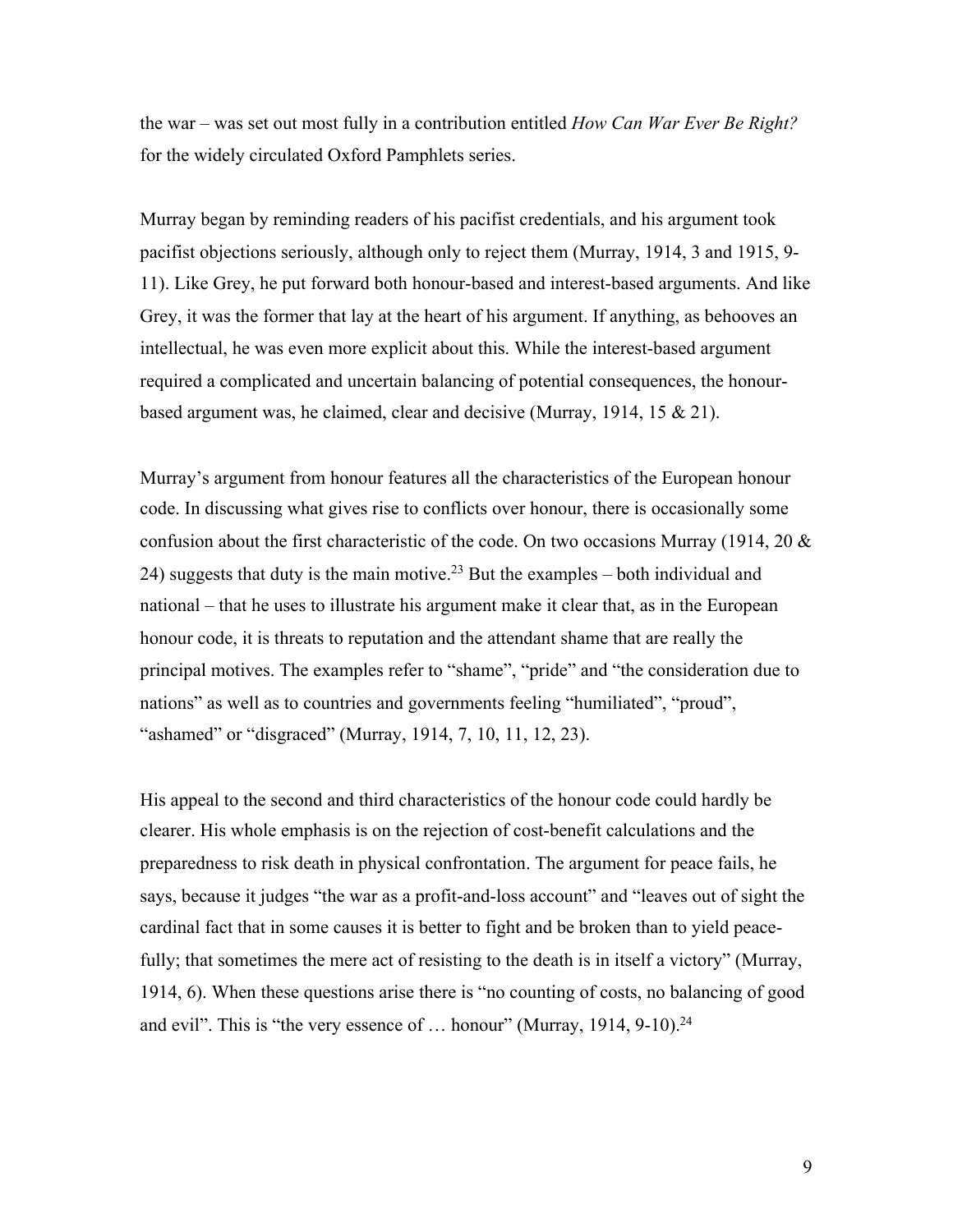Ironically, then, although his argument is couched in more temperate language, this liberal erstwhile peace advocate claimed for Britain many of the characteristics that prominent German intellectuals – especially those who became early cheerleaders for their country's war effort – claimed as distinctive virtues of German culture. Consider the leading sociologist Werner Sombart (1915). His *Handler und Helden* – Traders and Heroes – maintained that, at root, the war was an ideological conflict between the warrior culture of great deeds and transcendent struggles that was predominant in Germany and the merchant culture of hedonistic pleasure and self-interested calculation that was predominant in Britain.25

Murray (1914, 24-27) even ends his argument by finding some virtue in war: the "oases of extraordinary good", the "daily doing [of] nobler things", the "strange deep gladness" of the battlefield, the "self-sacrifice", the "self-respect" and above all the ubiquitous heroism – what he calls the "common necessary heroism" that war calls forth in "ordinary men". The *handler*, too, were *helden*.

### The New World

Honour-based arguments were also prevalent in the English-speaking New World. In the United States, Woodrow Wilson had just been reelected on a 'he kept us out of the war' platform, and as in Britain, his administration carried the hopes of anti-war liberals. In his address to Congress on 2 April 1917, in which he asked for a declaration of war, Wilson famously argued that the United States must enter the war to make the world "safe for democracy". The German government's refusal to halt its renewed campaign of submarine attacks on American commercial shipping also loomed large. But these arguments from ideals and interests were combined with an appeal to honour. Indeed, Wilson treated Germany's behaviour as an insult, and the "vindication of [America's] neutral rights was equated with the nation's honor and prestige" (Tucker, 2007, 1).<sup>26</sup>

That many were already pre-disposed to think about questions of war and peace in terms of honour can be seen from the Democratic and Republican platforms for the 1916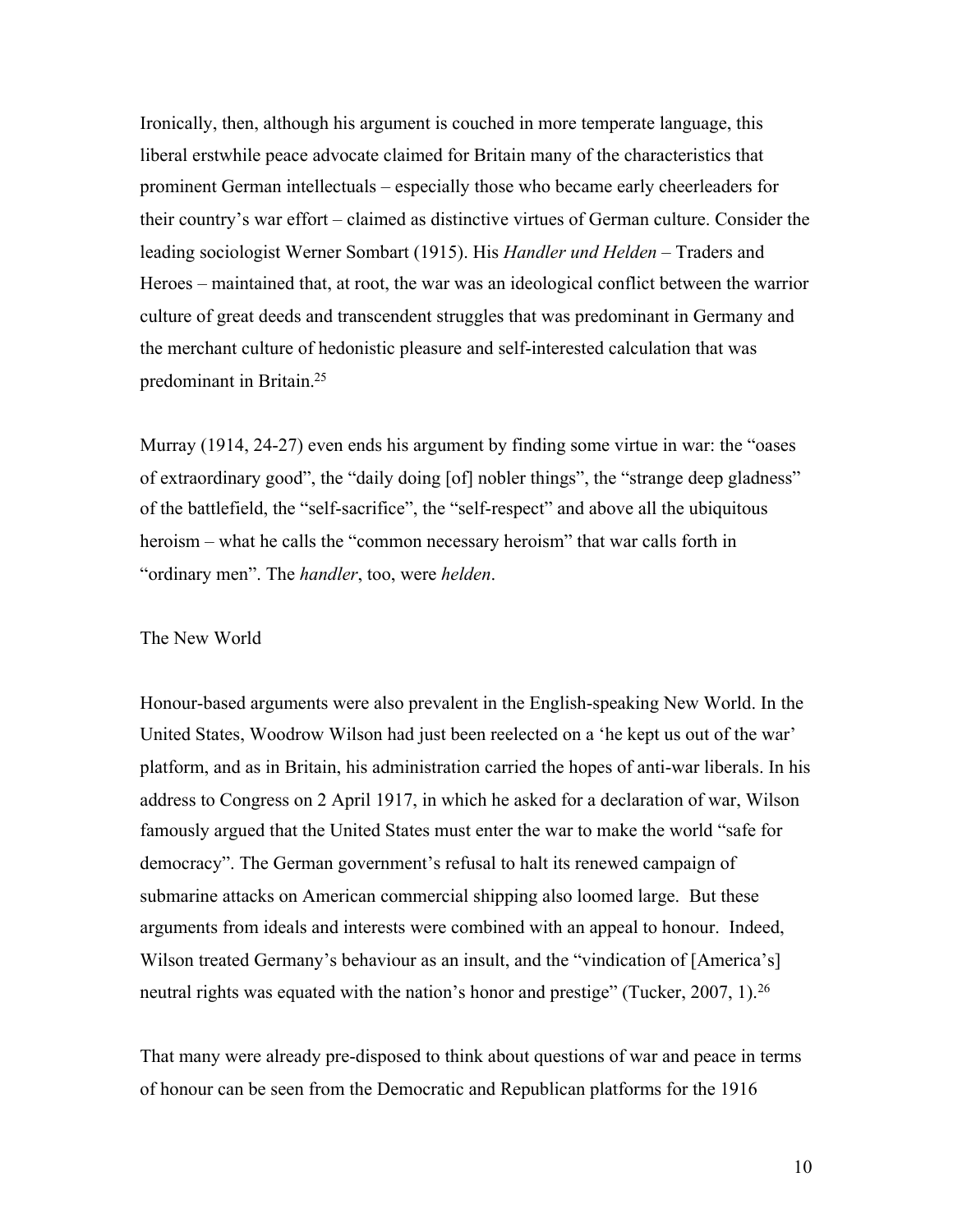Presidential elections, each of which invoked concepts of 'honor', 'dignity', and 'humiliation' to encapsulate their stance on foreign policy.27 That honour-based arguments might be potent rallying cries and that they might appeal to liberals and progressives is confirmed by the anxious efforts of leading socialists to pre-empt them. These anxieties were apparent the moment war broke out. "What is it all about?" asked Allan Benson in 1914. "Be careful, now. Don't answer too quickly. Don't say 'the flag' has been insulted. Don't say 'the national honor' has been impugned. These are old reasons, but … We socialists are prepared to stake everything on the statement that they are not true reasons."28 Benson had come to prominence through his anti-war writings, and in 1916 he was chosen to run as the Socialist party's presidential candidate. The *Appeal to Reason* displayed similar anxieties during the 1916 elections. With a paid circulation of over 760,000 in 1913, it was the most widely read left-wing newspaper in the United States (Graham, 1990, 1-15). The *Appeal* highlighted the gap between Wilson's professions that he would keep the United States out of the war and his statements that nothing was more important than honour. "You may count upon my heart and resolution to keep you out of the war" he had said in early 1916. "But you must be ready if it is necessary that I should maintain your honor. This is the only thing that a real man loves about himself … the real man believes that his honor is dearer than his life … and the nation's honor is dearer than the nation's comfort and the nation's peace and the nation's life itself."29

It soon became clear that these anxieties were well-founded. In the wake of Wilson's address to Congress, supportive authorities reached for the language of honour. State legislatures invoked honour to urge Congressional approval of the declaration of war, the Supreme Court invoked it to uphold the draft, the military invoked it to seek support for recruitment, and University Presidents invoked it to ban anti-war speeches.<sup>30</sup> Even some pro-war socialists came close to invoking it when they spoke of the "sacrifice … of public and private self-respect" being "too high a price to pay for [peace]."<sup>31</sup> Although small in number, the departing pro-war socialists included many of the party's leading intellectuals. Randolph Bourne pinpointed just this element of their argument in his oftcited critique of the pro-war intellectuals, when he wrote (in a soon to be suppressed

11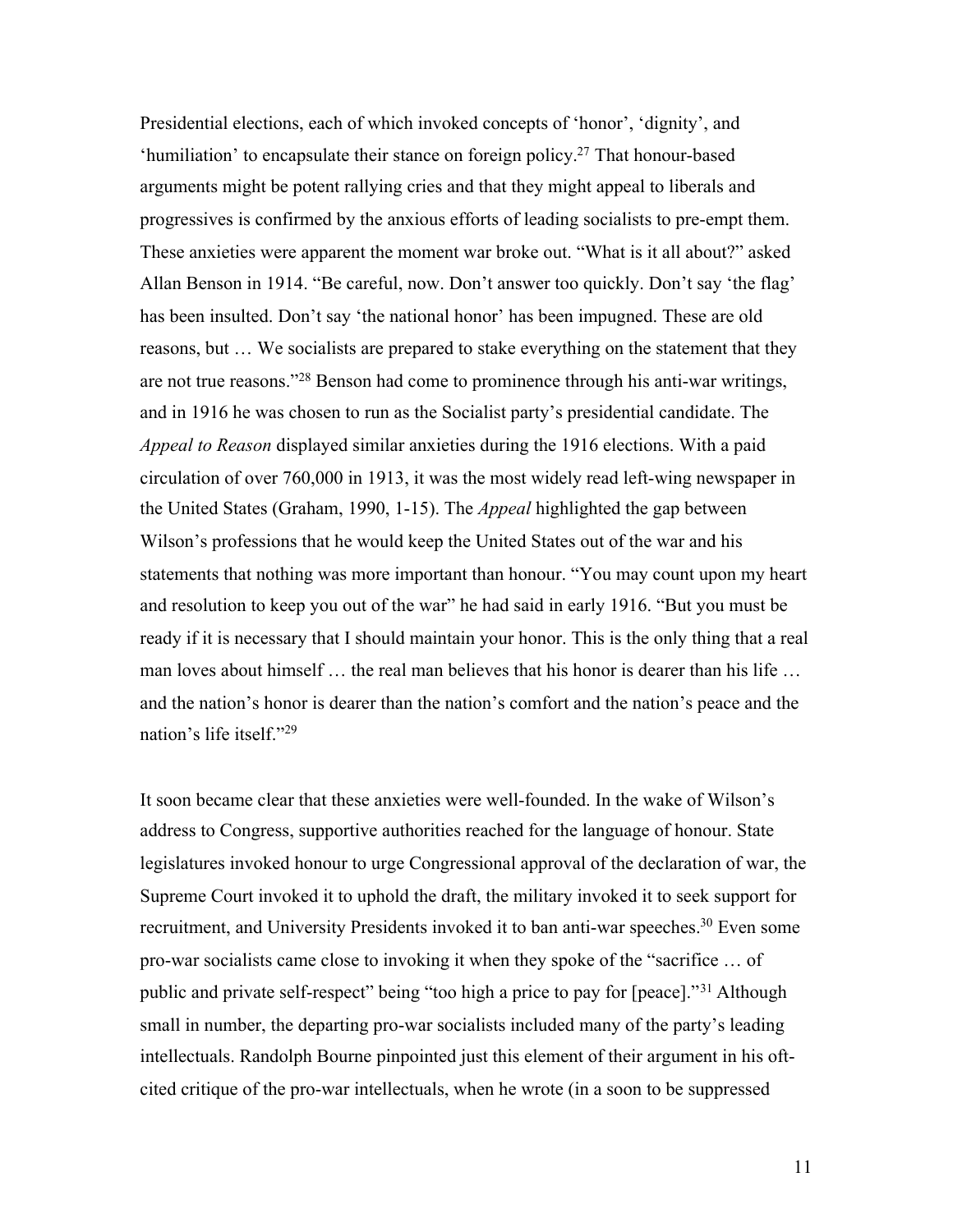journal) that their behaviour could only be explained by looking to their emotions. They had become, he said, like the British with their war "to save international honour" and were following the "same process that so shocked us abroad … the war threw us back … into an emotional bath of these old ideals."32

Many of the most powerful voices that urged the United States to remain neutral also embraced the language of honour, disputing not the appeal to honour itself but where it lay. William Jennings Bryan – three times presidential candidate and Wilson's erstwhile Secretary of State – was probably the second most influential Democrat in the country. At a large rally at Madison Square Gardens in New York (on 2 February 1917) he called on the administration to hold a referendum on joining the war. "By doing so," he declared, "the United States would forever obtain honor in the eyes of the world."33 Likewise, Robert La Follette, a leading opponent of the declaration of war in the Senate, did "not believe that our national honor is served by such a course."<sup>34</sup>

Nowhere is the force and ubiquity of honour language clearer than in the Congressional debate on 4 April 1917 about whether to declare war. The resolution to declare war was carried by 373 to 50 in the House and 82 to 6 in the Senate. Consider the debate in the Senate. As Keith (2004, 33-41) has pointed out, some Southern Senators made classic appeals to the honour code. But it was far from just a Southern preoccupation. The language of honour was pervasive. In all, 25 Senators contributed to the debate.<sup>35</sup> There were 2 Northerners, 6 Southerners, 11 from the Midwest, and 6 from the West. Of these, no less than 21 invoked the concept of honour.<sup>36</sup>

Whereas responses to Grey's speech tended to combine honour with interests, responses to Wilson's tended to combine honour with high humanitarian idealism. This was reflected in many contributions. Senator Hitchcock, who introduced the resolution, set the tone. War was now necessary, he said, "for the protection of humanity and the vindication of national honour." Despite his earlier opposition, Senator Kenyon now agreed that "this is a struggle to help save the democracy of the world or to maintain the honour of the United States." "Peace is a passion with me," he said, however "some things are worse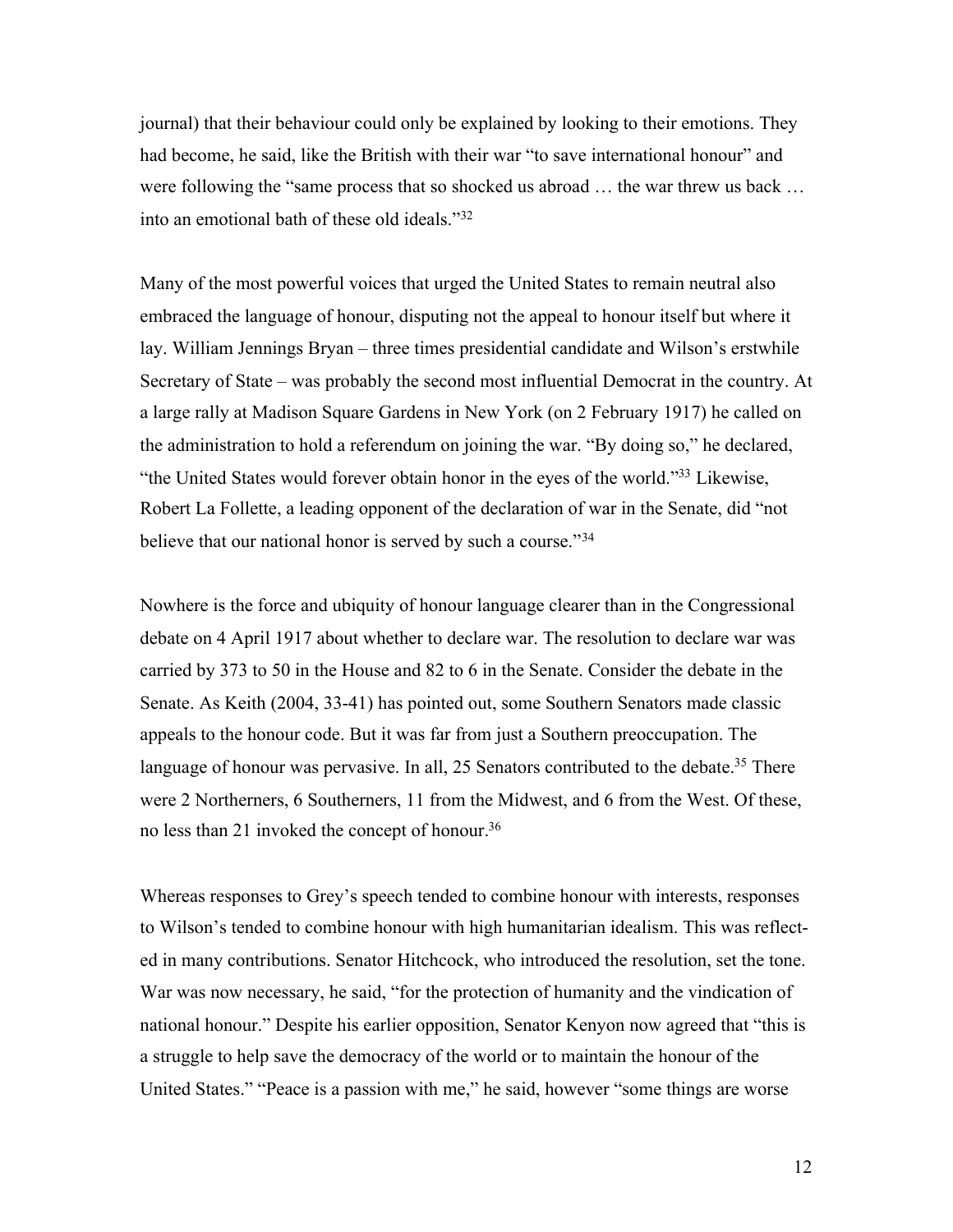than war – dishonor infinitely so." So there was a combination of reasons for war. But as this and other contributions made clear, honour alone was reason enough.<sup>37</sup>

A small sample should give a flavour of this, though one could easily choose many others. Senator Swanson made the second speech in the debate. He argued that to advocate peace now would bring "shame" on the nation. War was "the only wise, manly and honorable course." Like the founding fathers, he said, they should feel "that public honor is private honor, that public disgrace is private disgrace." Senator Myers argued that peace was no longer consistent with "the preservation of our honour" and vowed to support the President "in his stand for the honor and integrity of our dearly beloved country." Senator Williams, launched a vicious attack on La Follette, whose speech, he said, was not just "pro-German" but "pretty nearly pro-Goth and pro-Vandal". To the claim of "some female farmer out in the Dakotas" that "I did not raise my boy to be a soldier", he responded that "If you raised your boy right, you raised him to do whatever he had to do for his own honor or for his country's honor … there are things worse than death …" And in another classic statement of the honour code, Senator Hardwick argued that Americans "want peace, but not peace at the price of having our national honor sullied … permitting the very name American to become a term of derision and reproach, of scorn and contempt among men."38

As in Britain, honour-based arguments provided a rationale for a number of Senators to shift their stance. Six contributors continued to express doubts or referred to earlier opposition to American participation during the debate but nevertheless voted in favour of the declaration of war. Five of these invoked honour. Indeed four of the five contributors who voted *against* the declaration invoked honour.<sup>39</sup> And some of them went on to argue that, once war was declared, honour would require them to offer their full support and "to shrink not to enter  $\ldots$  into the very mouth of hell."<sup>40</sup>

Honour-based arguments were also prominent in Australia. Australia entered the war in the middle of a federal election campaign. So there was no comparable parliamentary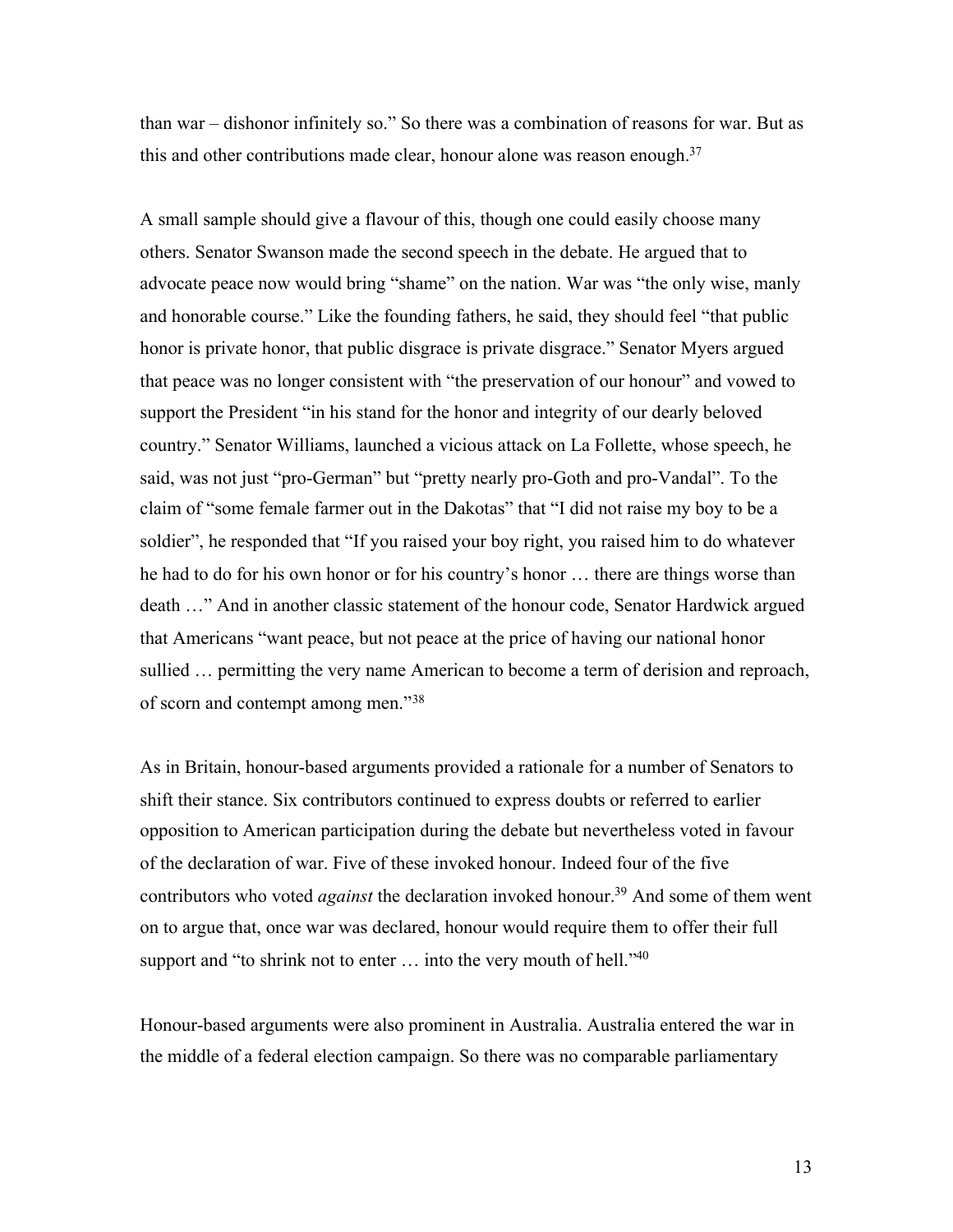debate to that in Britain or the United States. Nevertheless, honour-based arguments were raised by leading politicians to explain why Australia should be involved.

In his first comment on the prospect of war on 31 July 1914, the leader of the Opposition Labor Party – soon-to-be Prime Minister Andrew Fisher – offered, as every Australian school child knows, to stand by "the mother country" to "our last man and our last shilling". But read the sentence in full. What Fisher said was that "I sincerely hope that international arbitration will avail … and pray that a disastrous war may be averted. But should the worst happen *after everything has been done that honour will permit*, Australians will stand beside our own to help and defend her to our last man and our last shilling."<sup>41</sup> On 3 August 1914, he repeated "that our last man and our last shilling will be offered and supplied to the mother country in maintaining her honour and our honour" (Scott, 1936, 22). Here is a classic example of the preparedness for uncalculating confrontation called for by the honour code, and of how honour-based arguments enabled radicals to embrace support for the war. Everything should be done to maintain peace, said Fisher, and he said so with some feeling. But once honour is a stake, we must make no calculation of the costs in either lives or resources.

Similar language was sometimes found in the labour press. The radical Queensland *Worker*, for example, argued that for Australia to evade the war "would be altogether unworthy of us." And the Socialist influenced *Labor Call* in Melbourne, farewelled the first contingent of recruits with the observation that "Labor … abhors war as an abominable relic of barbarism, an unspeakable anachronism for which it can find no sympathy … At the same time the Labor party is as human as any other body of men, and it recognizes that there is something even worse than war, and that is dishonor and degradation."42

Honour-based arguments continued to be deployed, more extensively but less effectively, by William Morris Hughes, after he replaced Fisher as Labor Party leader and Prime Minister in late 1915: first in his 'Call to Arms' recruitment drive that Christmas, and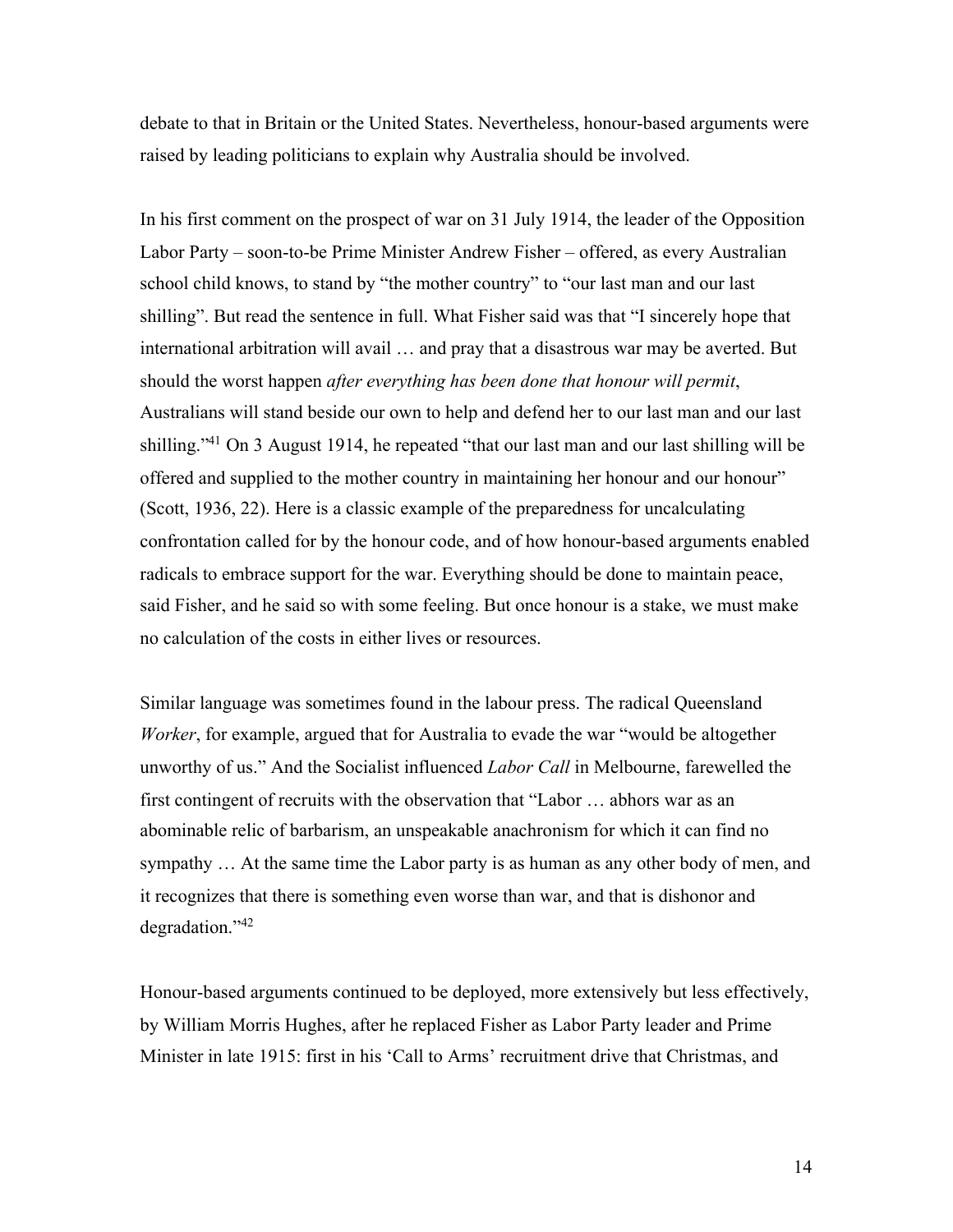then in the extraordinary conflicts over his effort to introduce conscription, which wracked the country and the Labor Party in 1916 and 1917.<sup>43</sup>

Hughes' efforts illustrate some of the limits to the effectiveness of honour-based arguments. Those who invoked the honour code drew a direct analogy between individual and national honour. But the invocation of honour during the conflict over conscription highlighted a potential gap between them. The Prime Minister argued that national honour required conscription. But his opponents responded that by removing the capacity to exercise individual choice, conscription undermined individual honour. Confronted with a threat to his honour, there is only one choice that an honourable man can make. But he must be left free to willingly embrace this choice on his own, if he is to be able to demonstrate his honour (Offer, 1995, 214, 215, 233). Conscription precludes this. Perhaps this is one reason why rulers – from revolutionary France to Asquith and Wilson – are so often at pains to pretend that conscripts are really volunteers.

### The Honour Effect

Why were the arguments from honour effective? An obvious starting point is the pervasiveness of this kind of language in Edwardian culture. This was especially true of Britain.

Public schools sought to inculcate honour and related values throughout the British elite. And the preeminence of their old boys reinforced these values in the high bureaucracy and the diplomatic service as well as the military (Parker, 1987, 31-40  $& 53{\text -}68$ ).<sup>44</sup> But these values also spread downwards to other social classes – first to the would-be gentlemen of the aspiring middle class and then more broadly – through popular organisations and literature. By 1914, the boy scouts and other similar youth organisations had attracted the membership of perhaps two-fifths of adolescent boys (Strachan, 2004, 186-87). "On my honour …" began the oft chanted 'scout promise'.

*Boy's Own* style magazines, some of which had a huge circulation among all classes, carried a similar message (Parker, 1987, 125-37). And these were further reinforced by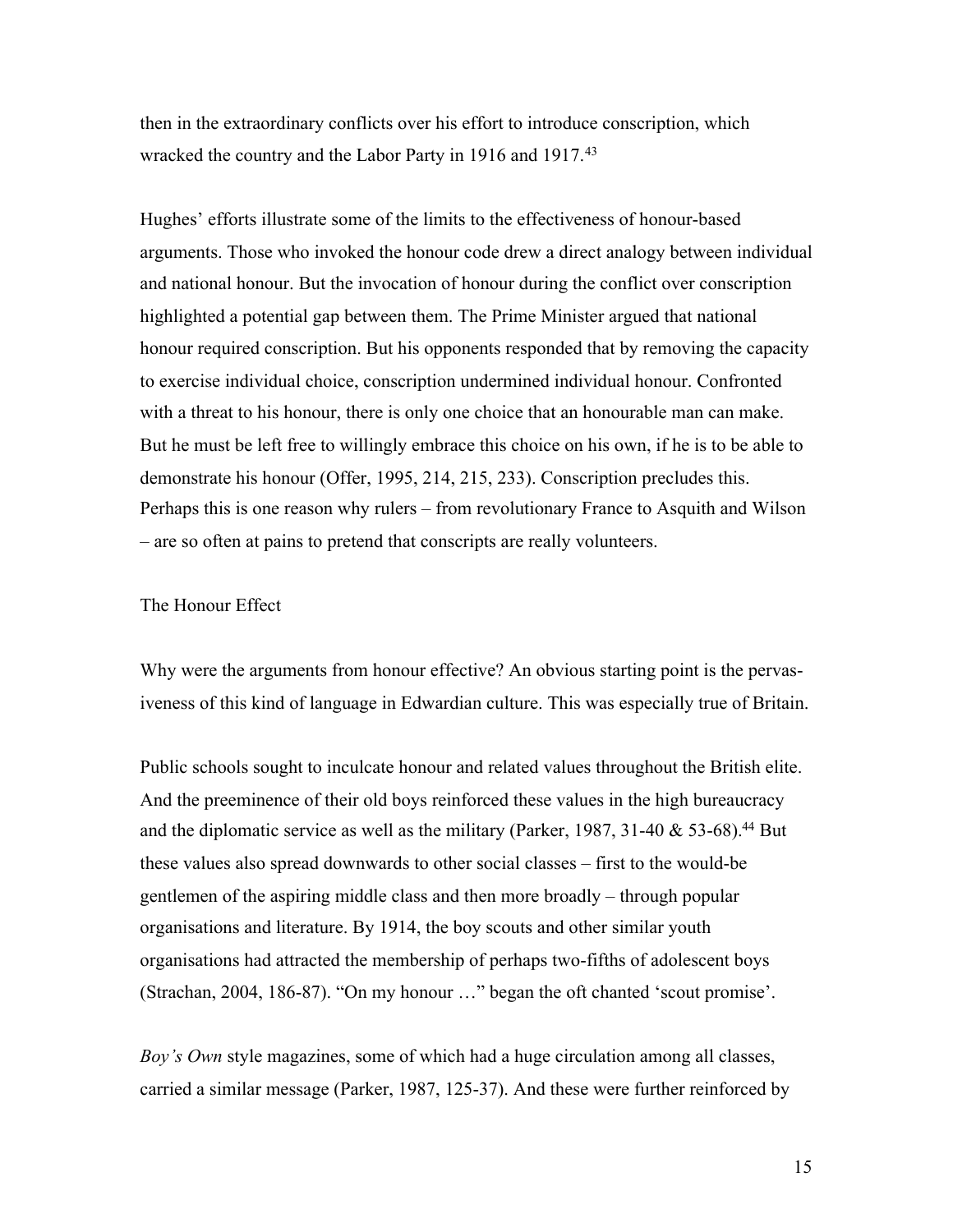popular books on the lives of model individuals whom youths were urged to emulate. After his death in Khartoum, General Gordon became a paradigm of this kind of model (Berenson, 2011, 83-121). He was included prominently in *The Roll Call of Honour: A New Book of Golden Deeds* – a widely read children's book first published in 1911. Its author, Arthur Quiller-Crouch, like a number of Gordon's admirers, was a liberal (Johnson, 2013, 29, 34). In a sure sign of its pervasive influence, the language of honour seeped into the play of children. Evelyn Waugh recalled how in 1909 he and his friends set up a redoubt on a suburban block in London and defended it against all comers: "We were priggishly high-minded," he said. "'Honour' was a word often on our lips." (Parker, 1987, 137).

This explanation places the whole phenomenon reassuringly in the past – a last terrible trumpet blast from the long nineteenth century. For Edwardian culture was destined to rapidly decline, in part because of the very processes unleashed by the war.

But appeals to honour were also pervasive in New World countries like the United States and Australia, despite the fact that they were far more thoroughly democratic and egalitarian societies in which the status hierarchies of Edwardian Britain (at least between white men) were substantially weaker and less legitimate. To understand more fully the impact of the honour code in these countries, we need to examine the paradoxical consequences of the interaction between democracy (in its broad Tocquevillean sense) and honour.

An analogous paradox might help to illustrate the kind of effects I have in mind. During the American revolution, the democratisation of the monarchy, while certainly radical in many respects, also served to entrench a new form of monarch – a kind of elected monarch, the President – by sloughing off the hereditary and aristocratic encumbrances of the original institution (Archer, 2012, 5-7).

In a similar way, the democratization of honour gave it a new lease of life. By making honour available in principle to all white men, it removed a major potential source of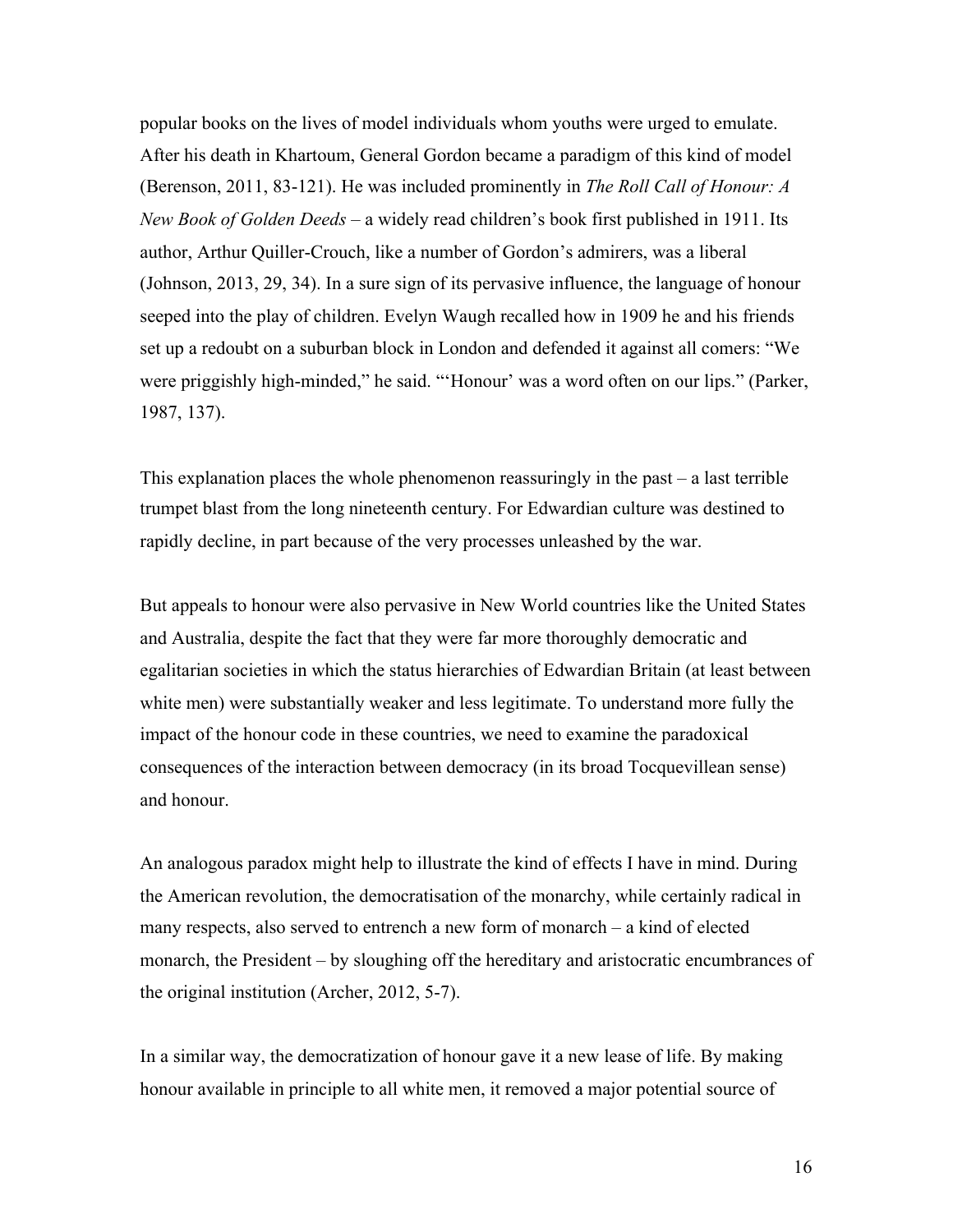antagonism, by delinking it, at least officially, from the class indignities of a feudal social order. At the same time, like any high status good made newly available, association with the honour code had a strong underlying appeal as a marker of high social status. By repudiating the original class character of the honour code, countries like the United States and Australia enabled other aspects of it to be re-entrenched on a far wider social base.

But whether in Edwardian Britain or the more egalitarian New World, arguments from honour were also effective because of their underlying conceptual structure. Honour is a nebulous concept, even by the standards of nebulous concepts. Leo Perla (1918) for example, alarmed by both the importance of the concept in justifying the war and the capacious and elastic way in which it was invoked, identified no less than 136 different (and at times contradictory) usages of the term 'national honour'. But what *is* clear is that, once it is accepted that honour is at stake, action is required, irrespective of any other considerations. In effect, the invocation of honour sets aside questions about what, if anything, should be done and replaces them with an emotionally powerful rallying cry. Its effectiveness rests on this ability to shift an argument to a meta level that claims to trump all the other considerations that would normally play a role in deciding what to do.

Honour-based arguments sweep away complexity and set aside the need to reach a conclusion on the balance of reasons. Murray is helpfully explicit about this. The argument from honour, he says, avoids the need to reach a conclusion on the "difficult ground" of a "careful balancing of evidence and consequences" (Murray, 1914, 21). Indeed, he says, it is not just "all material considerations" but even those of "good and evil" that must be set aside. And, the commitment that ensues "admits of no bargaining" (Murray, 1914, 8). When honour is invoked it claims a position beyond interests and strategy, beyond politics, beyond ideology, indeed beyond morality. When Grey invoked honour on  $3<sup>rd</sup>$  August, this was the main message that many liberals – both opponents and supporters – took away from his speech. As one opponent, Charles Trevelyan, commented afterwards: "I was prepared for bad news, but in no way for the bare-faced appeal to passion. He gave not a single argument … but appealed to … honour" (Morris,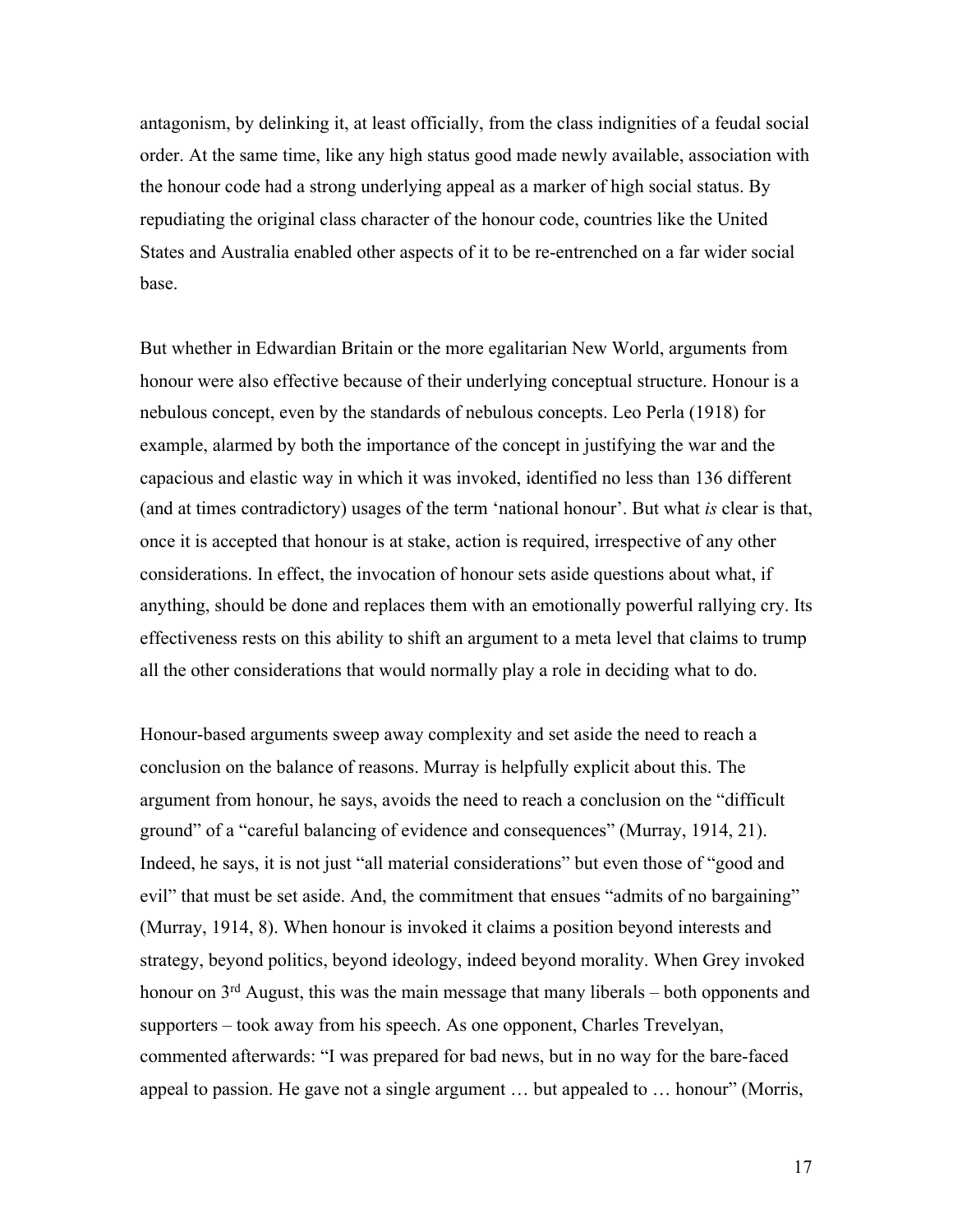415-17). Before long, as the issue of conscription hove into view, the liberal *Westminster Gazette* was prepared to assert that in a struggle where honour is at stake "we place no limits on the claims of the State".<sup>45</sup> Even for a venerable liberal organ, honour overrode all its normal basic commitments.

In short, the invocation of honour acts as a meta-argument that trumps all other reasons. In this respect honour is similar to authority. Like authority, it requires a "surrender of judgment" and provides "content-independent reasons for action".46 The invocation of honour terminates the argument about what to do and leaves only the question of whether it will be done. Just as when a police officer invokes the authority of the state in requiring something to be done, once honour is invoked, the normal process of reasoning is brought to an end and the only question becomes whether the nation (or the individual) will act in the required way.

# In Our Time

The word 'honour' is now out of favour. But these kinds of trumping arguments and the honour code's concern with national reputation and respect are still very much with us. Two examples help illustrate this.

Some authors have noted similarities between the assassination of Archduke Franz Ferdinand and the attacks of September 11<sup>th</sup>, 2001 (Clark, 2012, xxv-xxvi). Both involved acts of dramatic terrorist violence, and in each case the great power concerned responded to a crime with a war. The response to the attacks of September  $11<sup>th</sup> 2001$  also provides evidence of the continuing hold of the concept of honour among wide swaths of the US population. A particularly striking example was the popular embrace of the slogan: "These Colors Don't Run". The slogan soon began to appear everywhere – on cars, houses, building sites, shops, windows, and commercial and private vehicles of all sorts. It was typically accompanied by illustrations of a proudly flying stars and stripes and a swooping eagle.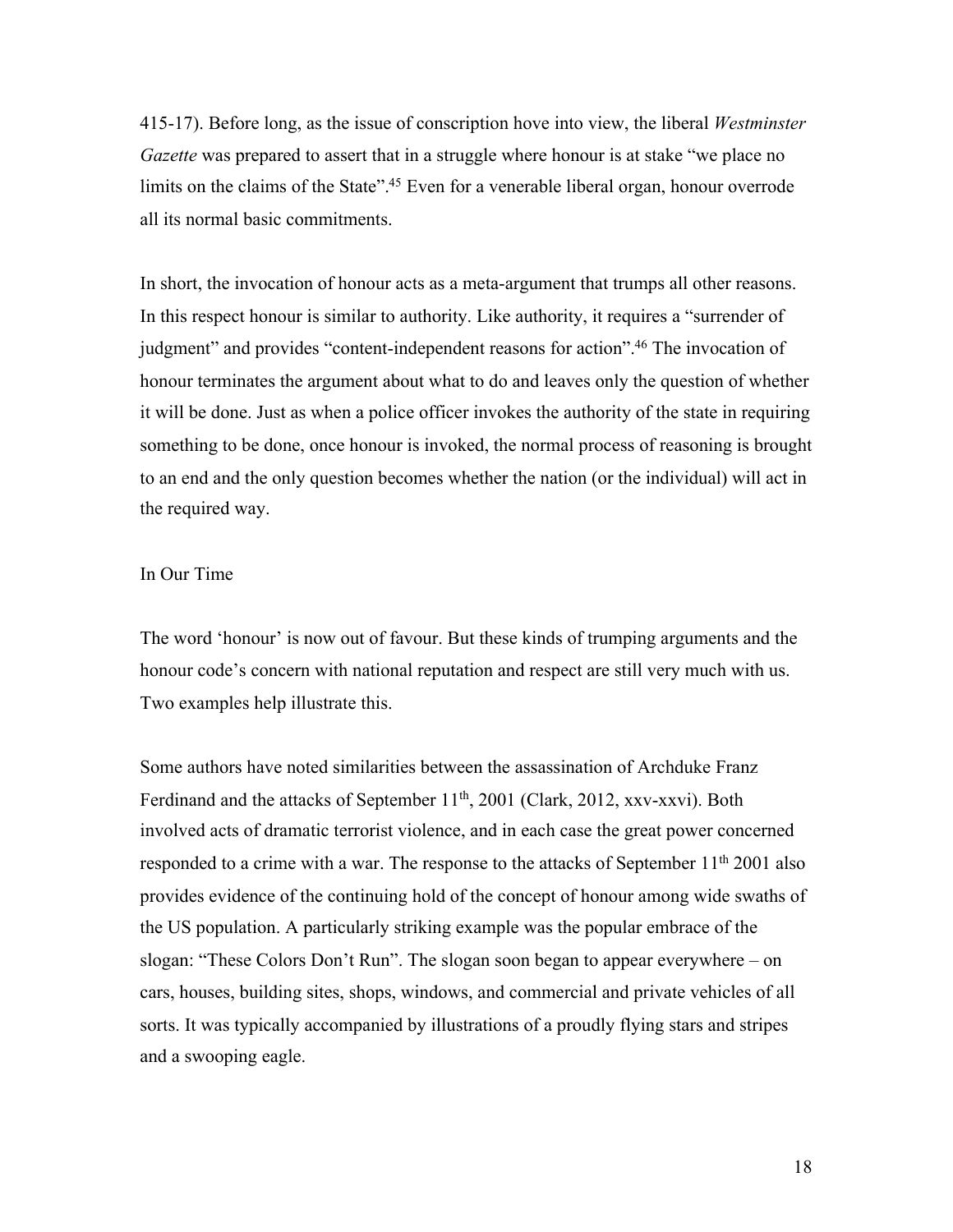Although formally jocular, in that it took the form of a pun on the meaning of the words 'colors' and 'run', the central meaning of the slogan invoked key elements of the honour code. With or without an eagle, it was an expression of a willingness to engage in physical confrontation in defence of national respect. "These colours", of course, symbolise the nation, and as so often with references to "the flag" in the United States, they are heavily freighted with the presumption of a demand for respect. "Don't run" signals the willingness to fight, the disavowal of fear, and the determination not to concede ground to those who would challenge the nation's standing and respect. Indeed, the absolute and unqualified nature of the claim – implicitly "these colors don't run (no matter what)" – suggests a preparedness to engage in physical confrontation irrespective of the cost. Here then are all the ingredients of the honour code (albeit without the use of the term itself) – the willingness to engage in uncalculating confrontation in order to avert a loss of reputation and respect.

The ability to tap into these sentiments and to satisfy the desire for a respect-affirming act of hostility goes some way to explaining why the Bush Administration was able to win support for a war against Iraq, despite all the evidence that it had nothing to do with the attacks and was ruled by a regime with entrenched ideological hostility towards the forces that had carried them out. Honour, after all, as Murray (1914, 7, 12-13, 15) repeatedly emphasized, is about feelings not evidence.

"If  $\ldots$  we run away" Grey told MPs on  $3^{rd}$  August 1914, nothing would outweigh "the respect that we should have lost".<sup>47</sup> Nearly a century later, thousands of bumper stickers blared back: "These Colors Don't Run".

There are also a number of similarities between Britain's decision to participate in the Great War in 1914 and its decision to participate in the war in Iraq in 2003. Like Grey, Prime Minister Blair faced significant opposition, especially from within his own party. Seeking approval for the war, his speech to the House of Commons on 18<sup>th</sup> March 2003 ranged across various questions of security and national interests, the structure of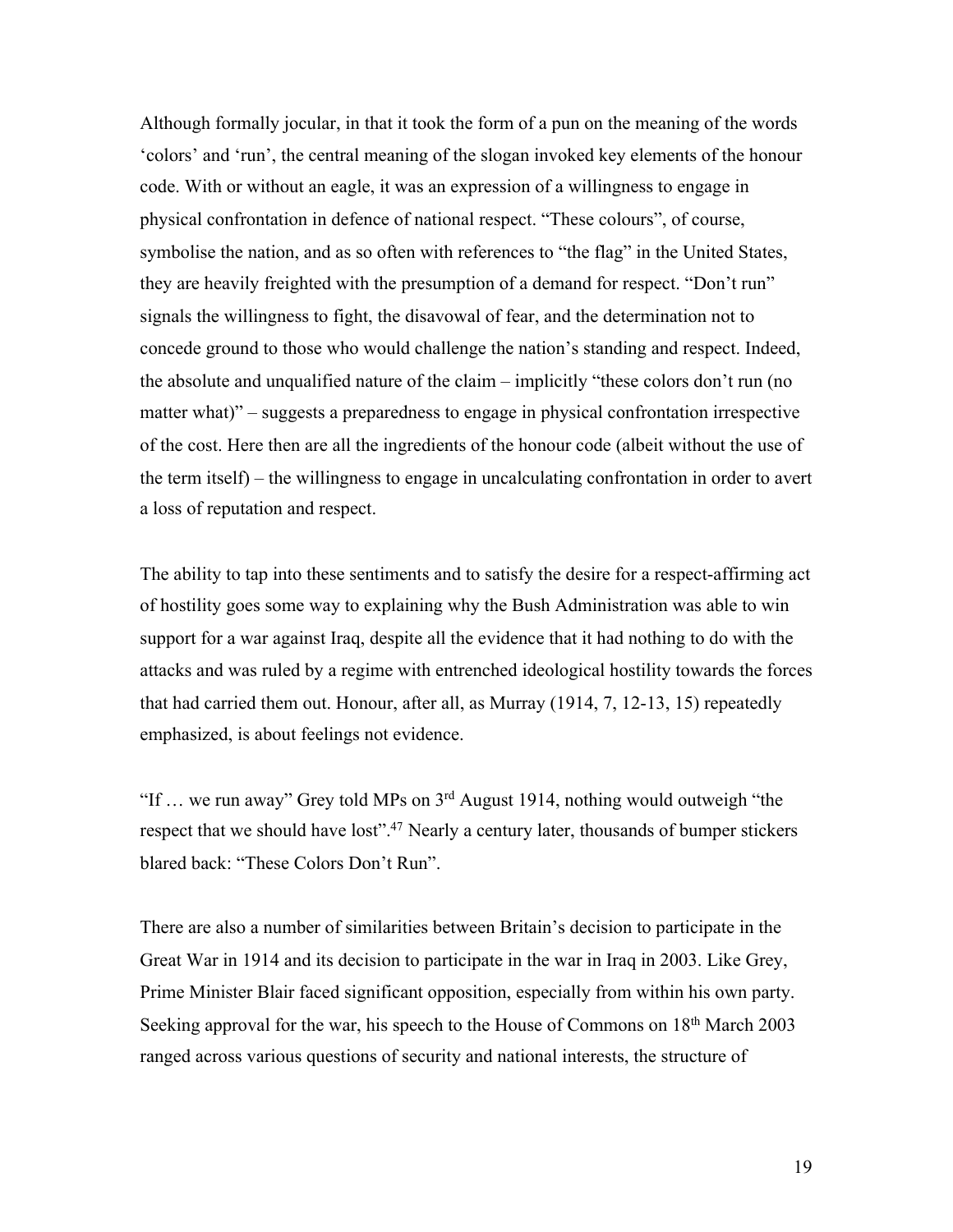international relations and international law, and morality. But a central claim was that Britain had to act to meet a "test": was it prepared to act to preserve its reputation.

Blair returned to this honour-like point repeatedly in his speech and he reiterated it at the end. What would other states think of Britain if it were to "retreat now", to "falter", to "turn away at the point of reckoning," he asked. "They will take it that the will confronting them is decaying and feeble," he responded. "To debate but never to act … is the worst course imaginable." It would, he later said, have left Britain and its allies "humiliated". The official opposition concurred.<sup>48</sup>

Blair combined these honour-like arguments with a different kind of trumping-argument that appealed to the language of conscience. Indeed, as time went on, this latter appeal became increasingly central to his argument. An appeal to conscience is, of course, more usually made by individuals seeking to resist the claim of a state to involve them in war. Note, however, that conscience shares with honour the same quality of being difficult to pin down yet somehow unassailable (Thomas, 2011, 109). And note, in particular, that like an appeal to honour, an appeal to conscience takes the form of a meta-argument that claims to trump all other considerations. Whatever the consequences, says the conscientious objector, my conscience will not allow me to participate.

However, unlike a conscientious objector who appeals to conscience to justify his or her decision to abstain from war-making, Blair appealed to it to justify his decision to commit a country to war. Confronted with repeated questions about whether his decision was right, he responded by insisting that critics should accept that he *believed* that it was, that he had a "clear conscience" and had acted in good faith, and that they should stop "continually attacking [his] integrity".<sup>49</sup> These responses implied that the relevant issue was the relationship between his beliefs and the decision rather than an assessment of the substance of the decision itself. By turning the question into one about what he really believed, Blair sought to trump any negative assessment of his reasons for war with an appeal to his conscience.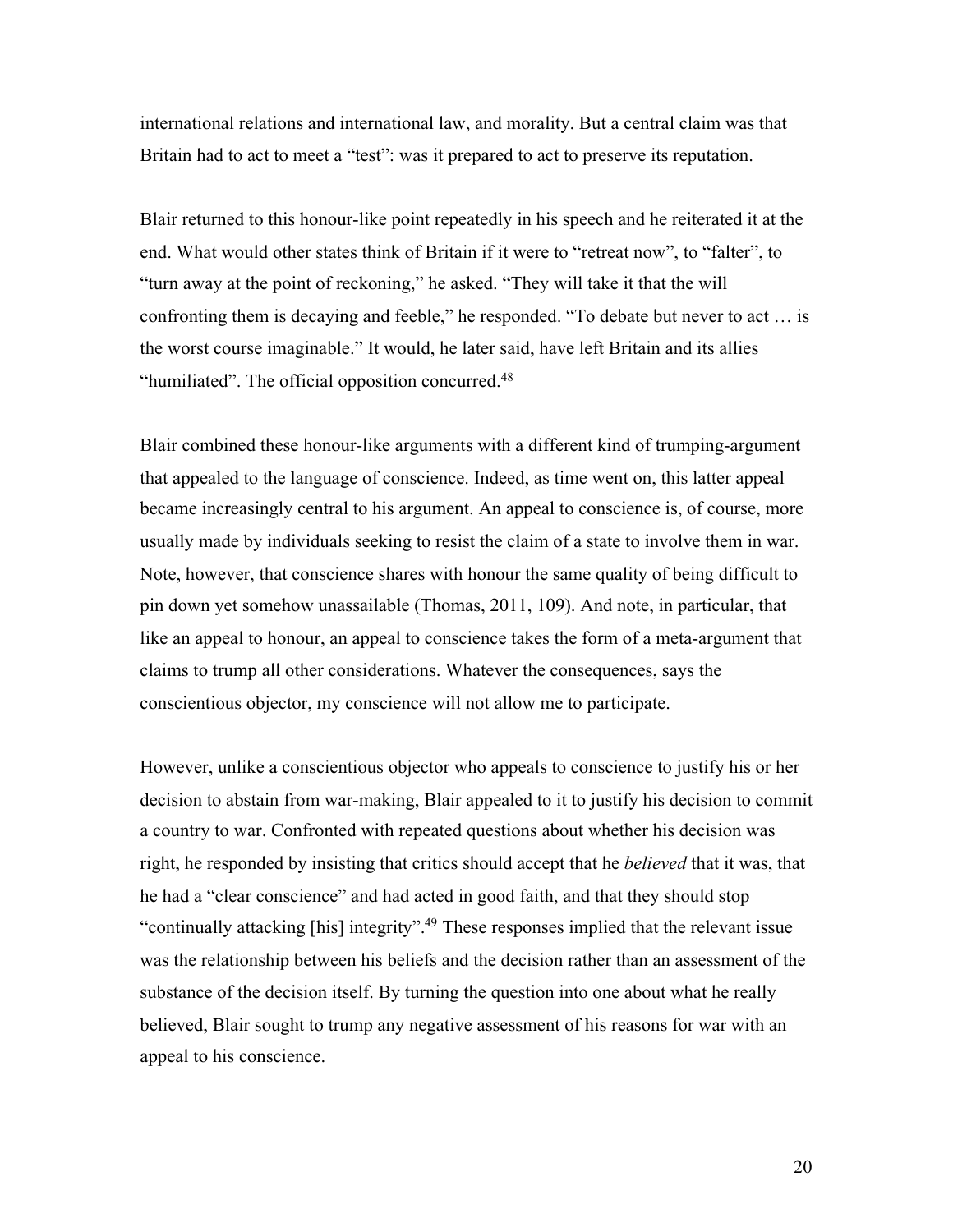This appeal to conscience was not wholly without precedent. Grey had made a related appeal to MPs in August 1914. How should MPs determine whether Britain should go to war to support France? The answer, he said, was to "let every man look into his own heart, and his own feelings".<sup>50</sup> He then made it clear how he felt. Unlike Blair, however, he did not suggest that the authenticity of his feelings should be a touchstone for others in deciding what to do.

Blair behaved as if the relevant issue was whether his personal status was being properly recognized. It was as if there were an analogy between the individual who truly and deeply objects to his personal participation in war, and the Prime Minister who truly and deeply insists on his country's participation. As with an individual before a Conscientious Objection board, his primary task is not to assess the reasons for the war but to establish his *bona fides*. And just as we should respond to the Conscientious Objector by agreeing that he will not have to fight, so, by implication, we should respond to Blair by agreeing that we will have to. In short, Blair made his case by claiming the status of a 'Conscientious Insister'.

What lessons emerge from these conclusions about the impact of honour and its modern correlates, for those seeking to avoid catastrophic conflicts like the First World War? According to Mann (2012, 166), the principal lesson is that "we should never allow the militaristic culture of [early twentieth century European] civilization to be made legitimate again." There is much to agree to in that.<sup>51</sup> But perhaps there is a deeper lesson as well. In Britain, and more generally in the English-speaking world, it was antimilitarist liberals and radicals who had to be convinced to enable intervention in the war to take place. It was they who occupied the veto point. But it seems unlikely that a culture of militarism can explain the change of heart of committed anti-militarists. Rather, as I have tried to suggest here, it was the continuing hold of the honour code that helped to do that. So how should we respond to the ongoing role which arguments based on something like the honour code continue to play in unleashing catastrophic wars?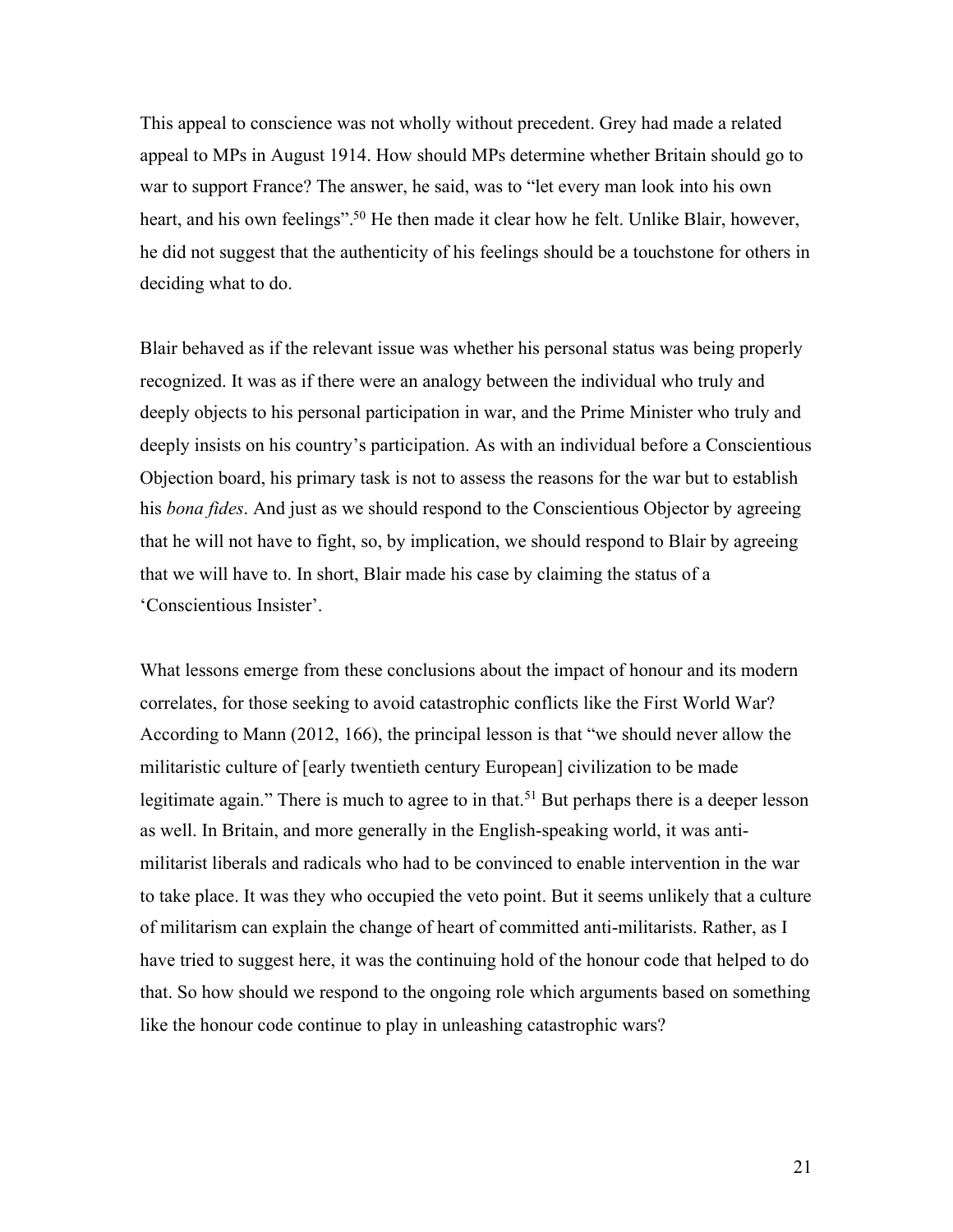One response would be to accept an ongoing role for honour-based arguments but to encourage the development of a different conception of honour. There is some evidence of opponents seeking to do this in Britain at the outset of the First World War. Labour leader Ramsay MacDonald (1915, 14) argued that "the ordinary intelligent workman citizen" had a higher and wider conception of "his country, her traditions, her honour and the way to maintain them" than "the average diplomatist". And a *Guardian* leader on 1 August 1914 argued that "for honour's sake we must keep the peace." Intervention in the war would "violate dozens of promises made to our own people. If those promises are broken, then England's honour will be tarnished."52

Moreover, those who later resisted conscription could also claim to be meeting the honour code's requirement that they be willing to engage in confrontation that risked major personal loss. Indeed, as some conscientious objectors could testify, they had to be willing to face the risk of death (Hochschild, 2011, 191-3 & 200-3). The fundamental point that distinguished the resisters from the recruits was not their preparedness to face death but their preparedness to inflict it.

There is little evidence that efforts to reinterpret honour in this way – around a dissident rather than a warrior conception honour – met with success during the Great War itself. A century later, however, we can draw on other more successful examples – like those of Gandhi and King, and, in a somewhat different way, Havel – each of which has provided enduring, powerful and widely celebrated models of dissenting confrontation (Roberts and Garton Ash, 2009, Scalmer, 2011). These models have their limits. But they have given a powerful boost to efforts to reinterpret honour in the course of the twentieth century.

A different response would be to reject an ongoing role for honour-based arguments altogether. One way to do this would be to reject the honour code's requirement that individuals (and states) eschew the assessment of consequences and embrace uncalculating confrontation. Instead, this response would insist on the fundamental

22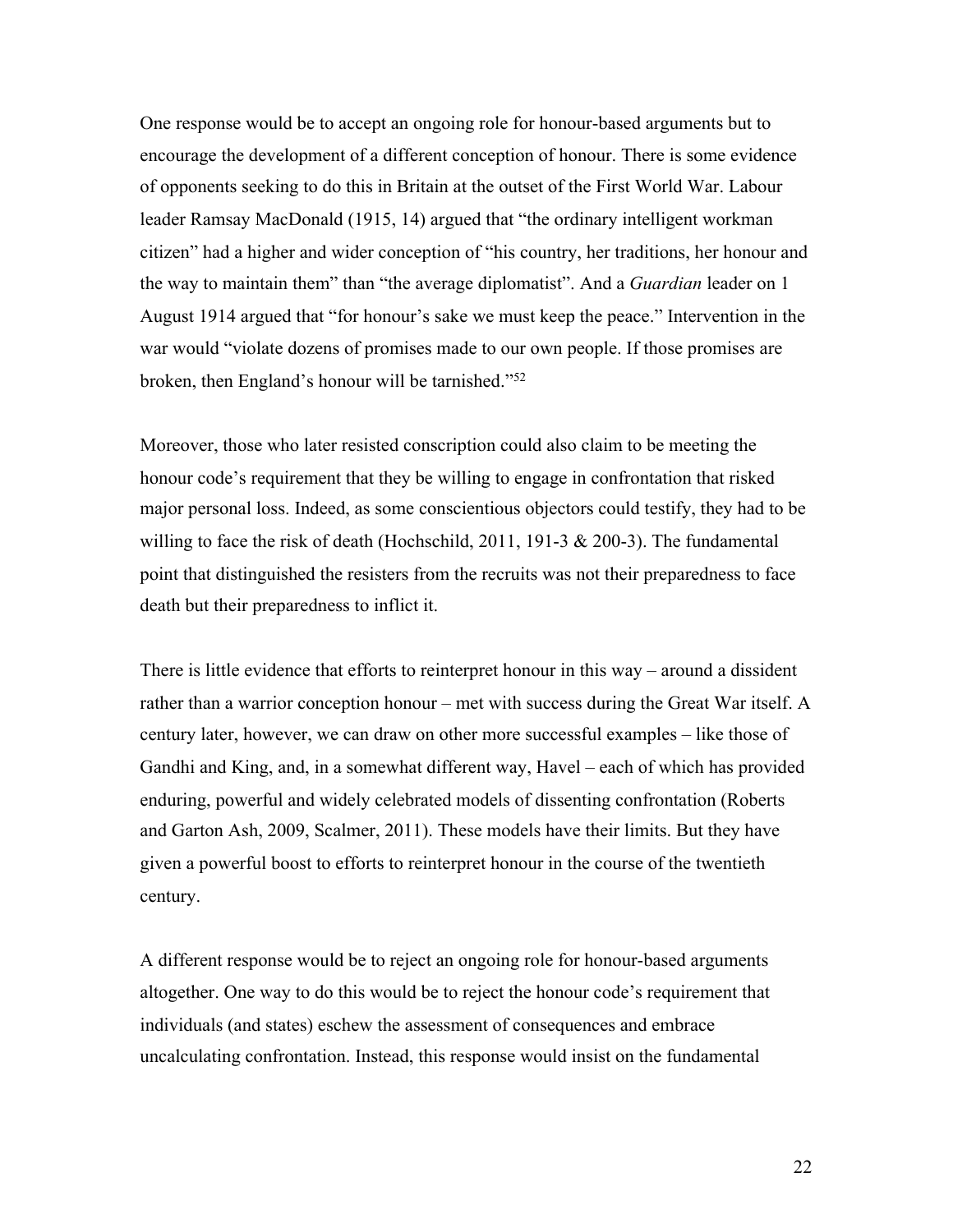importance of reason and prudence and would repudiate any attempt to trump these with appeals to meta-arguments like those based on honour.

This may seem counter-intuitive at a time when some scholarship – both social scientific and historical – is increasingly prone to deprecate the role of reason – something that was also apparent in avant-garde thought prior to the Great War.<sup>53</sup> But we should not be afraid to mount a stout defence of the value of reason in human affairs and to resist the frequent tendency to make it the butt of knee-jerk criticism. Here perhaps we intellectuals have our own small role to play – and our own small responsibility to acknowledge – given the recent propensity of some amongst us to adopt a hostile, dismissive, everything-is-power attitude towards human reason.

During the First World War the popular and official resonance of the language of honour can be seen everywhere. It can be seen on the 'Dead Man's Penny' which was sent to the family of each British soldier who died. He had died, said the inscription, 'For Freedom and Honour'. And it can be seen on private grave stones and official memorials throughout Britain and across the English-speaking world. One memorial stone in Salisbury Cathedral reads: "He gave his earthly life to such matter as he set great store by: the honour of his country and his home." Like countless others, his parents reached for the language of honour to make sense of what had happened to their 19 year old boy. "Honour has come back, as a king, to earth." wrote Rupert Brooke, the doyen of the young British war poets. Perhaps its reign should end.

#### **ENDNOTES**

<sup>&</sup>lt;sup>1</sup> Offer is largely concerned with the impact of the European honour code on Continental (especially, German) decision-makers. He does have a shorter discussion of English-speaking countries, but it is focused on enlistment (Offer, 1995, 230-4) and he touches on the decision for war in these countries only very briefly (Offer, 1995, 228).

<sup>2</sup> For the conflict between 'liberal imperialists' and 'liberal radicals' see Wilson (1995) and Newton (2014). <sup>3</sup> Hansard, Parliamentary Debates, House of Commons, Vol LXV, 3 August 1914, cc 1809-32. For the extraordinary atmosphere in the Commons and the influence of the speech, see Newton (2014, 214-16).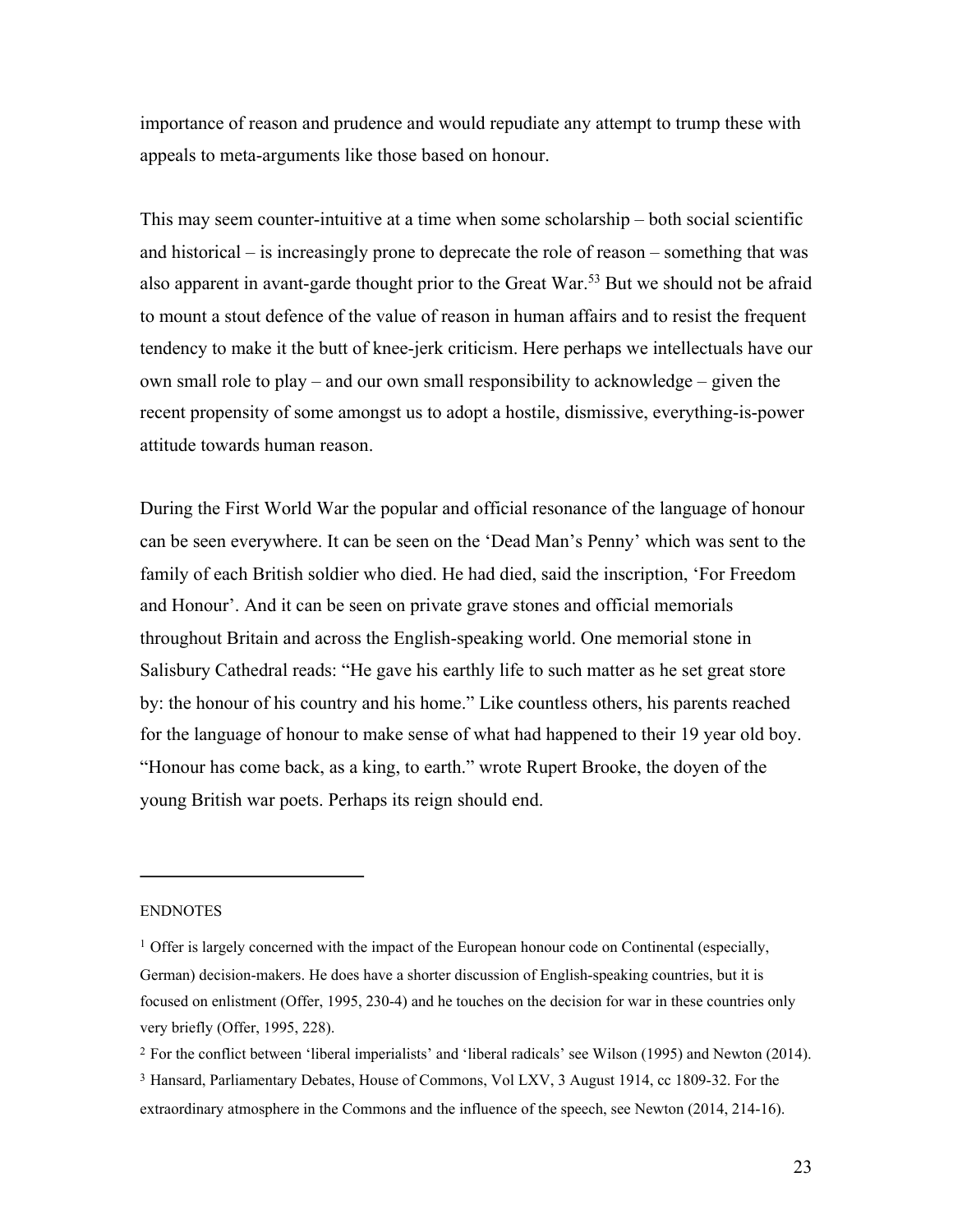<sup>4</sup> Hansard, *op cit*, cc 1809-27.

<sup>6</sup> *Ibid*, cc 1823 & 1825.

<sup>7</sup> Hansard, Parliamentary Debates, House of Commons, Vol LXV, 6 August 1914, cc2073ff.

<sup>8</sup> *Ibid*.

<sup>9</sup> *Times*, 7 August 1914, 7.

<sup>10</sup> Hansard, 3 August 1914, cc 1827-28.

<sup>11</sup> *Times*, 5 August 1914.

<sup>12</sup> Hansard, 3 August 1914, cc 1830-31.

<sup>13</sup> Hansard, 3 August 1914, c 1841. Two days later most Labour MPs abandoned their opposition to the war. MacDonald, however, stuck to their original position and resigned as leader (Howard, 1977, 881-2). Hardie stuck to his position too, only to be howled down by his own constituents in the mining valleys of Wales (Hochschild, 2011, 95).

<sup>14</sup> On the efforts of his Permanent Under-Secretary, Arthur Nicolson, on 1 August see Wilson (1995, 197-8). For another example see *British Documents*, No. 369, Crowe to Grey, 31 July 1914 in Gooch and Temperley (1926, 228-29).

<sup>15</sup> Wilson (1995, 184-8, esp 186 & 201), Strachan (2004, 116-18) and Clark (2011, 200-4 & 545-6). On the defence of India as the "dominant impulse" of British Foreign policy, see Nicolson quoted in Wilson (1995, 205 n56).

<sup>16</sup> See Wilson (1995, 188, 191-2) and Clark (2011, 494). For arguments based on the importance of retaining office and party loyalty, see Wilson (1977, 154-55, 157-58) and Beauchamp to Morley, 4 August 1914 in John Morley Papers, Bodleian Library, MS. Eng.d.3585, folios 90-91.

<sup>17</sup> *British Documents*, No 367, Grey to Bertie 31 July 1914 in Gooch and Temperley (1926, 226-27).

<sup>18</sup> Harcourt to Morley, 6 August 1914, in John Morley papers, Bodleian Library, MS. Eng.d.3585, folios 122-3. See also Harcourt to Thomas 5 August 1914 in Morris (1972, 402).

<sup>19</sup> Lloyd George (1914) and *Times*, 21 September 1914. On conversions in the liberal press see Marwick (1965, 32).

<sup>20</sup> *British Labour and the War* (1914), Marwick (1965, 49) and Marquand (1977, 176).

<sup>21</sup> For his role in the circle of early twentieth century radical liberals and Fabian socialists see Clark (1978).

<sup>22</sup> See Swartz (1974, 254-58), Ceadel (2000, 185) and Laity (2001, 219-26).

<sup>23</sup> Compare with Offer (1995, 233-4).

 $^{24}$  Murray (1914, 7) also agrees that questions of honour are driven not by reason but by emotional feelings and deep instincts. However, like Asquith, he does not endorse spontaneous or reckless action. "Over haste or lack of patience" are presented as potential criticisms. See Murray (1914, 15) and Asquith in Hansard, 6 August 1914.

 $25$  In two earlier works in 1911 and 1913 Sombart had argued that the 'merchant spirit' was closely related to the 'Jewish spirit', a thesis which he later developed into a full blown apologia for National Socialism

<sup>5</sup> *Ibid*, cc 1809-27.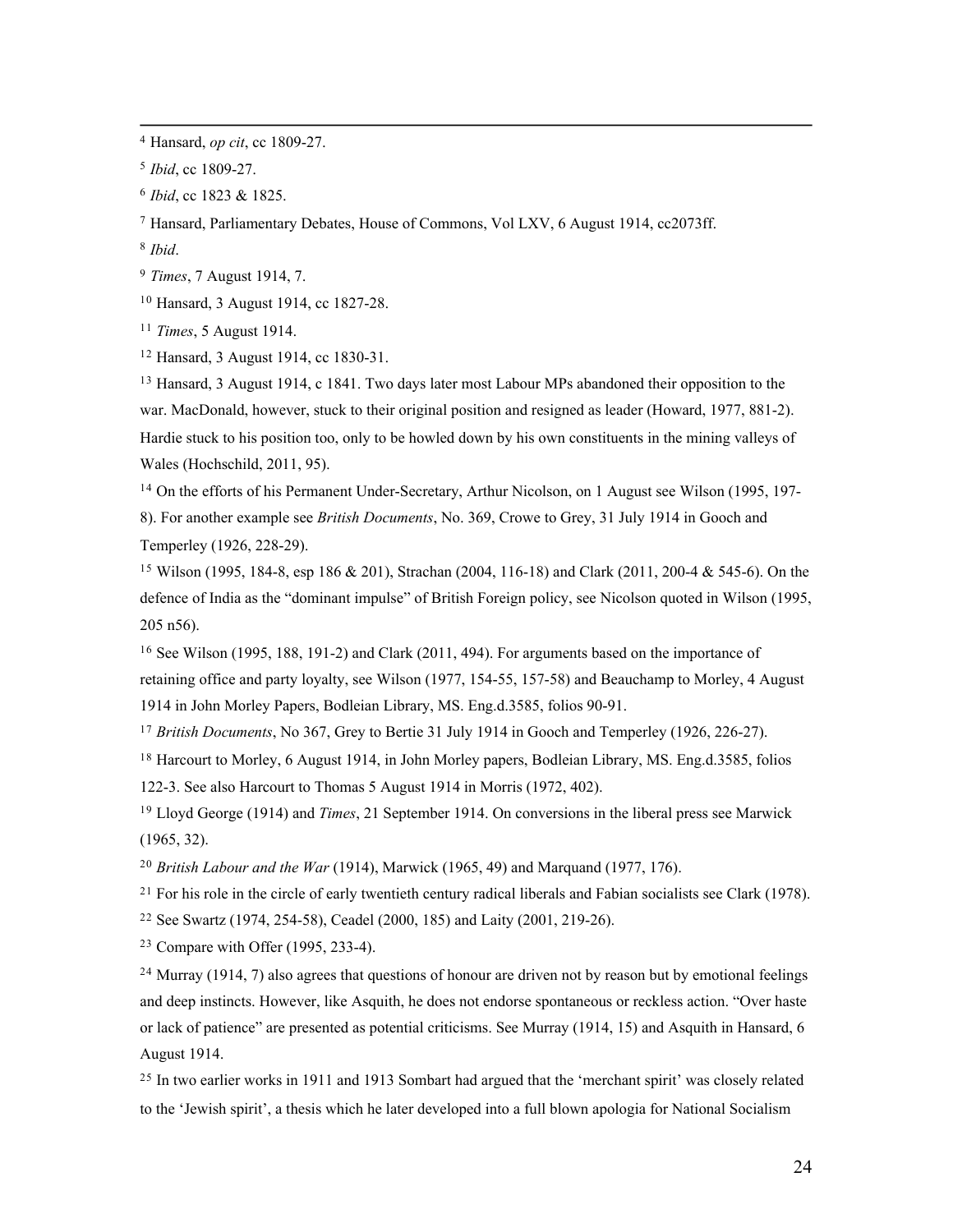(Herf, 1984, 135-44). For other German intellectuals see Kramer (2007, 159-64) and Strachan (2004, 209- 40).

<sup>26</sup> See also Kennedy (2004, 10) and Zieger (2000, 52).

<sup>27</sup> *Socialist Handbook, Campaign 1916*, The Socialist Party, Chicago (1916, 15 & 29).

<sup>28</sup> Allan L. Benson, "Socialism the Lone Foe of War" in *The Truth About War*, 1914 in Tamiment Library,

TAM PE.030, Printed Ephemera Collection for Individuals, Box 1, Allan L. Benson folder.

<sup>29</sup> See "What is this Honor, anyhow?" in "The Real Woodrow Wilson", *Appeal to Reason*, 28 October 1916, p4.

<sup>30</sup> See, the Nebraska legislature's resolution in *Congressional Record*, 1917, 258-59; the Supreme Court's ruling in O'Sullivan and Meckler (1974, 149); the military's approach to the leading socialist Eugene V. Debs (!) in the Papers of Eugene V. Debs, Correspondence, TAM R-7107, Reel 2, Major General Barnett to Debs, 29 May 1917; and the ban by the President of Princeton (on the former President of Stanford) in Thomas (2011, 140).

<sup>31</sup> J.G. Phelps Stokes *et al*, "The Question of War", *New York Call*, 25 March 1917, 6. However, honour language rarely appeared in the initial response of the AFL or the *American Federationist*. Labour, under Samuel Gompers, adopted a more hard-nosed, realist approach, effectively offering to give support in return for a voice in the machinery of government, keeping the military out of industrial disputes, and the protection of working conditions. See the AFL Executive Council statement "American Labor's Position in Peace or in War" statement on 12 March 1917 in *Coast Seamen's Journal*, 21 March 1917, 1-2.

<sup>32</sup> Randolph Bourne, "War and the Intellectuals", *Seven Arts*, II, June 1917, 133-46. For rueful confirmation of the role of emotions in converting one prominent progressive intellectual from pacifism see Darrow (1932, 210-17).

<sup>33</sup> See "Bryan Opposes War" in the *New York Call*, 3 February 1917. Bryan dropped his opposition once war was declared (Kazin, 2007, 254).

<sup>34</sup> *Congressional Record*, vol 55, pt 1, 4 April 1917, 234. See also Senators Vardamen and Gonna. *Ibid*, 209 & 220.

<sup>35</sup> 24 made speeches and 1 (Jones) read a letter to his constituents into the record.

<sup>36</sup> 19 used the term explicitly and another 2 - Lodge and Tillman – invoked the concept while not using the term itself. Of these 21, 2 were Northerners, 5 Southerners, 9 from the Midwest, and 5 from the West.

<sup>37</sup> The Chair of the Senate Committee on Foreign Relations, Sen Stone, was opposed to the resolution, so it

was introduce by Hitchcock as the next ranking Democrat on the Committee. For Hitchcock see

*Congressional Record*, vol 55, pt 1, 4 April 1917, 201. For Kenyon see *ibid*, 219.

<sup>38</sup> For Swanson see *ibid*, 202 & 207; for Myers see *ibid*, 222; for Williams see *ibid*, 235& 237; and for Hardwick see *ibid*, 249.

<sup>39</sup> The sixth vote came from Senator Lane who staggered into the chamber against his doctor's orders. He collapsed soon afterwards and died the following month.

<sup>40</sup> Senators Stone and Gronna in *Congressional Record*, vol 55, pt I, 210, 219.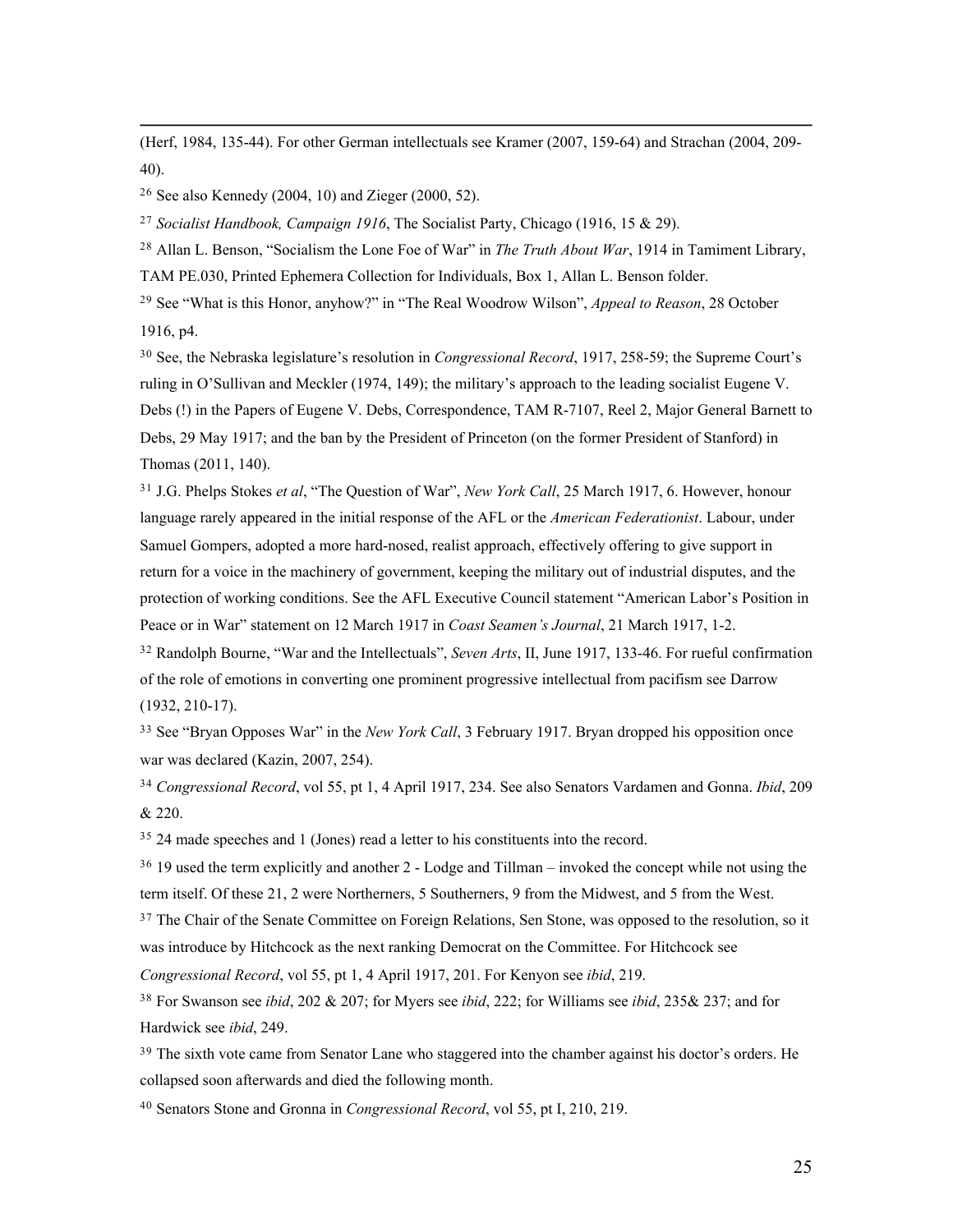<sup>41</sup> Melbourne *Argus*, 1 August 1914. Italics added.

<sup>42</sup> See Queensland *Worker*, 6 August 1914 and "Godspeed, Australians!" *Labor Call*, 17 September 1914.

<sup>43</sup> On the 'Call to Arms' see Scott (1936, 313). On pro-conscription arguments see Beaumont (1995, 49), Main (1970, 67) and Scott (1936, 342, 348, 393). Anti-conscriptionists also claimed to stand for national honour. See 'The Honour of Australia', *Australian Worker*, 19 October 1916, 14. These honour-based arguments were only one element of the conscription conflict. For a full discussion of the conflict see Archer *et al* (2016) and Archer (2018).

<sup>44</sup> Between 1908 and 1913 two thirds of all foreign office attaché-ships where given to old Etonians alone. <sup>45</sup> Freeden, (1986, 20).

<sup>46</sup> See Friedman (1973, 129) and compare with Green (1988, 38-42) and Raz (1986, 35-37 & 46).

<sup>47</sup> Hansard, Parliamentary Debates, House of Commons, Vol LXV, 3 August 1914, c1823.

<sup>48</sup> Quotations from *ibid*, Vol 401, 18 March 2003, cc 760-93 and BBC Newsnight interview, 20th April 2005. See also Blair (2010, 436-8).

<sup>49</sup> BBC Newsnight interview, 20th April 2005.

<sup>50</sup> Hansard, *ibid*, Vol LXV, 3 August 1914, c1815.

 $51$  Mann notes that "neither the statesmen nor the generals were on the firing line  $\dots$  In modern warfare, elites fight for their own honor with the lives of others; spectator-sport militarism is easy to do." In an era of drones and remote controlled missiles this may become increasingly true not just of elites but of all citizens.

<sup>52</sup> See Morris (1972, 407).

<sup>53</sup> See, for example, the humanist and rationalist response of Jean Jaures, the great socialist tribune of peace, to the vitalism and intuitionism that influenced pre-war youth and especially students in France (Goldberg, 1962, 443-4). For other countries see Wohl (1979).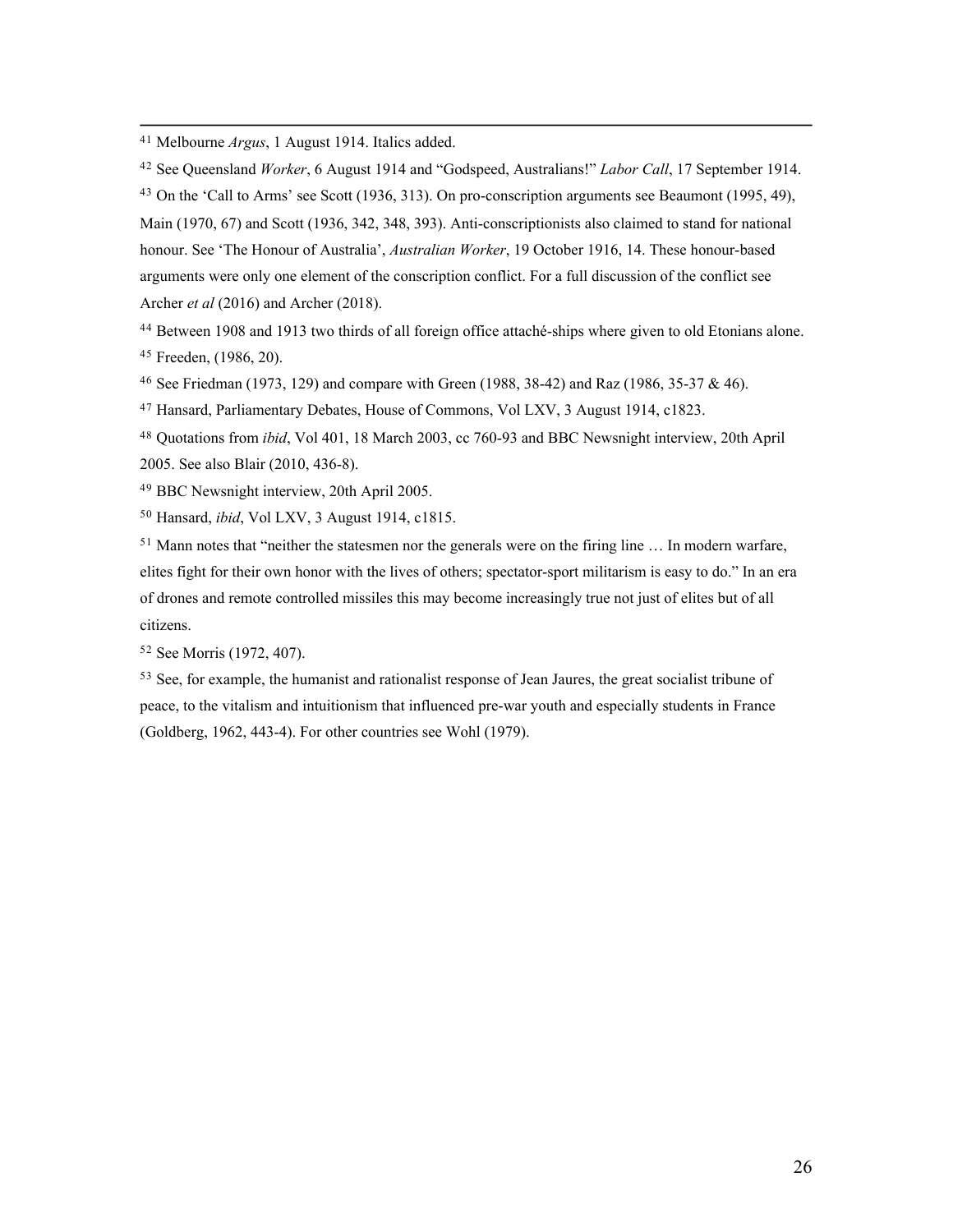### **REFERENCES**

- Albert, Peter J. and Grace Palladino (2007), *The Samuel Gompers Papers, Vol 10*, Urbana: University of Illinois Press.
- Archer, Robin (2012), "Free Riding on Revolution," *Political Power and Social Theory*, Vol 23.
- Archer, Robin (2016), "Labour and Liberty: The Origins of the Conscription Referendum" in Robin Archer *et al*, eds, *The Conscription Conflict and the Great War*, Melbourne: Monash University Publishing.
- Archer, Robin (2018), "Liberty and Loyalty: The Great War and Labour's Conscription Dilemma," *Australian Journal of Politics and History*, vol 64, no 1, March.
- Beaumont, Joan (1995), *Australia's War 1914-18*, Sydney: Allen and Unwin.
- Berenson, Edward (2011), *Heroes of Empire*, Berkeley: University of California Press.
- Berghahn, V.R. (1984), *Militarism*, Cambridge: CUP.
- Bruneau, William (2007), "Gilbert Murray, Bertrand Russell and the Theory and Practice of Politics," in Christopher Stray, ed., *Gilbert Murray Reassessed*, Oxford: OUP.
- Ceadel, Martin (2000), *Semi-Detached Idealists*, Oxford: OUP.
- Ceadel, Martin (2007), "Gilbert Murray and International Politics," in Christopher Stray, ed., *Gilbert Murray Reassessed*, Oxford: OUP.
- Clark, Christopher (2012), *The Sleepwalkers: How Europe Went to War in 1914*, London: Penguin.
- Clarke, Peter (1978), *Liberals and Social Democrats*, Cambridge: CUP.
- Darrow, Clarence (1934), *The Story of My Life*, New York: Charles Scribner.
- Freeden, Michael (1986), *Liberalism Divided*, Oxford: OUP.
- Friedman, R. (1973), "On the Concept of Authority in Political Theory" in R.E. Flathman, ed. *Concepts in Social and Political Philosophy*, New York: Macmillan.

Frevert, Ute (2011), *Emotions in History*, Central European University Press.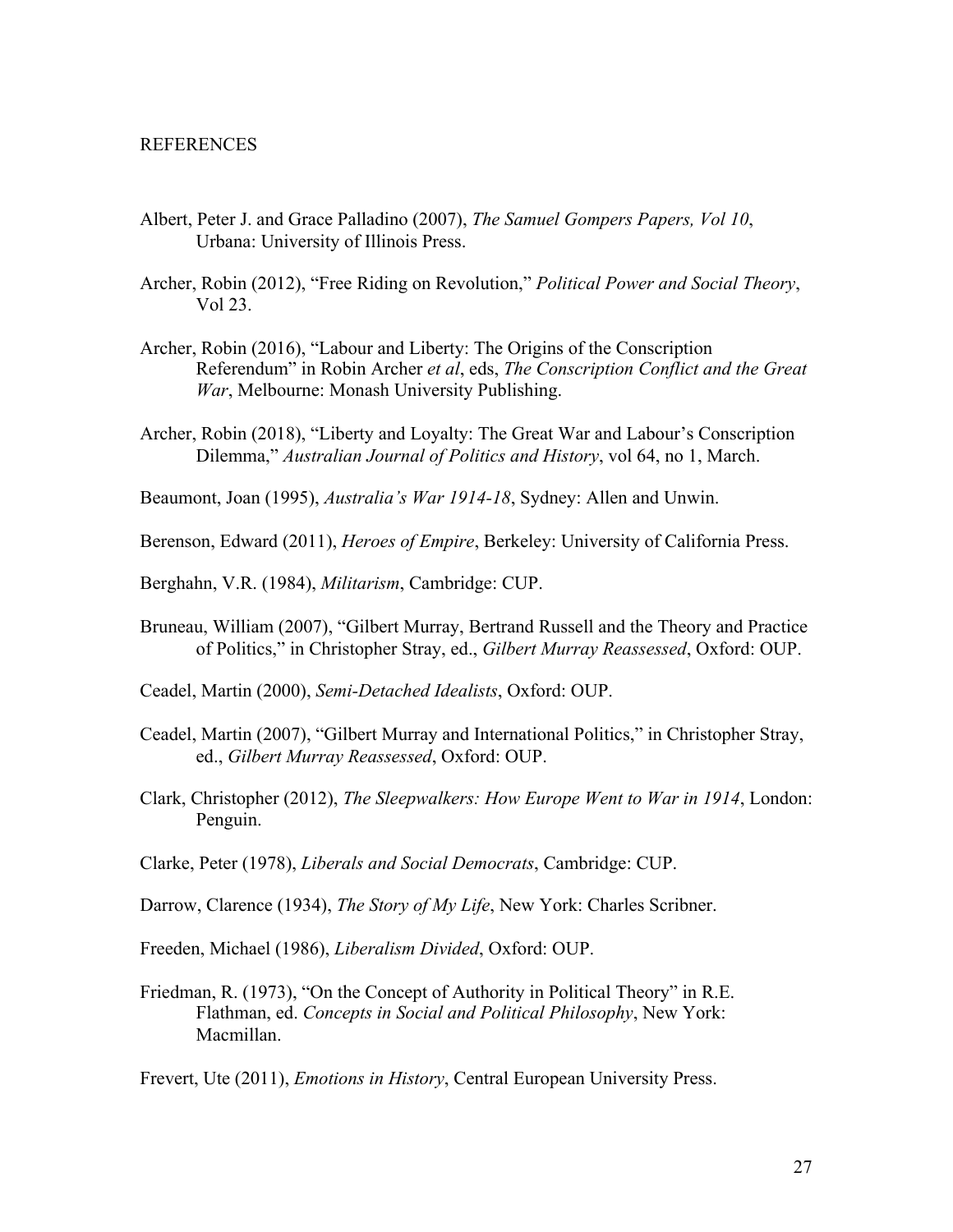- Geiss, Immanuel, ed (1967), *July 1914: The Outbreak of the First World War: Selected Documents*, London: Batsford.
- Goldberg, Harvey (1962), *The Life of Jean Jaures*, Madison: University of Wisconsin Press.
- Gooch, G.P. and Harold Temperley (1926), *British Documents on the Origins of theWar, 1898-1914*, Vol XI, London: HMSO.
- Graham, John (1990), *"Yours for the Revolution": The* Appeal to Reason*, 1895-1922*, Lincoln: University of Nebraska Press.
- Green, Leslie (1988), *The Authority of the State*, Oxford: Clarendon.
- Gregory, Adrian (2008), *The Last Great War*, Cambridge: CUP.
- Herf, Jeffrey (1984), *Reactionary Modernism*, Cambridge: CUP.
- Hochschild, Adam (2011), *To End All Wars*, London: Macmillan.
- Holroyd, Michael (1989), *Bernard Shaw. Vol II. 1898-1918*, London: Chatto and Windus.
- Howard, Christopher (1977), "Macdonald, Henderson, and the Outbreak of War, 1914", *The Historical Journal*, Vol 20, No 4.
- Johnson, Matthew (2013), *Militarism and the British Left*, Basingstoke: Palgrave Macmillan.
- Joll, James (1968), *1914: The Unspoken Assumptions*, London: Weidenfeld and Nicholson.
- Kazin, Michael (2007), *A Godly Hero*, New York: Alfred A. Knopf.
- Keith, Jeanette (2004), *Rich Man's War, Poor Man's Fight*, Chapel Hill: University of North Carolina Press.
- Kennedy, David M. (2004), *Over Here: The First World War and American Society*, Oxford: OUP.
- Kramer, Alan (2007), *Dynamic of Destruction*, Oxford: OUP.
- Laity, Paul (2001), *The British Peace Movement 1870-1914*, Oxford: OUP.

Lloyd George, D. (1914), *Honour and Dishonour*, London: Methuen.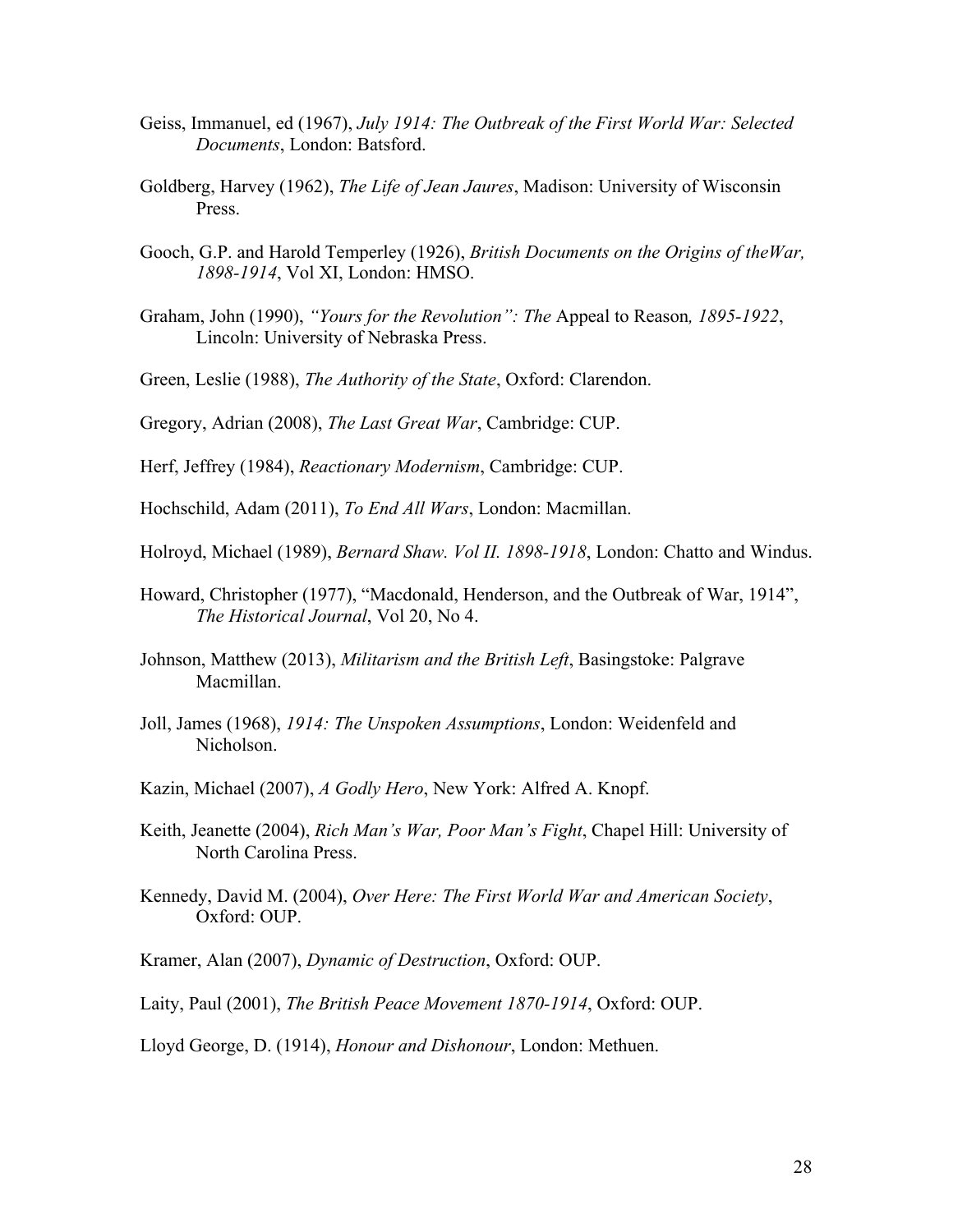- MacDonald, J. Ramsay (1915), *War and the Workers: A Plea for Democratic Control*, London: Union of Democratic Control.
- Main, J.M. ed. (1970), *Conscription: The Australian Debate*, Melbourne: Cassell.
- Mann, Michael (2012), *The Sources of Social Power, Volume 3*, Cambridge: CUP.
- Marquand, David (1977), *Ramsay MacDonald*, London: Jonathan Cape.
- Marwick, Arthur (1965), *The Deluge*, London: Macmillam
- Morris, A.J.A. (1972), *Radicalism Against War, 1906-1914*, Totowa, New Jersey: Rowman and Littlefield.
- Murray, Gilbert (1914), *How Can War Ever Be Right?* London: OUP.
- Murray, Gilbert (1915), *The Foreign Policy of Sir Edward Grey*, Oxford: Clarendon Press.
- Newton, Douglas (1985), *British Labour, European Socialism and the Struggle for Peace 1889-1914*, Oxford: Clarendon Press.
- Newton, Douglas (2014), *The Darkest Days: The Truth behind Britain's Rush to War, 1914*, London: Verso.
- Offer, Avner (1995), "Going to War in 1914: A Matter of Honor?", *Politics and Society*, Vol 23, No 2, June.
- O'Sullivan, John and Alan M. Meckler, eds (1974), *The Draft and Its Enemies*, Urbana: University of Illinois Press.
- Parker, Peter (1987), *The Old Lie: The great War and the Public-School Ethos*, London: Constable.
- Perla, Leo (1918), *What is National Honor?*, New York: Macmillan.
- Raz, Joseph (1986), *The Morality of Freedom*, Oxford: Clarendon.
- Roberts, Adam and Timothy Garton-Ash (2009), *Civil Resistance and Power Politics*, Oxford: OUP.
- Scalmer, Sean (2011), *Gandhi in the West*, Cambridge: CUP.

Scott, Ernest (1936), *Australia During the War*, Sydney: Angus and Robertson.

Searle, G.R. (2004), *A New England*, Oxford: OUP.